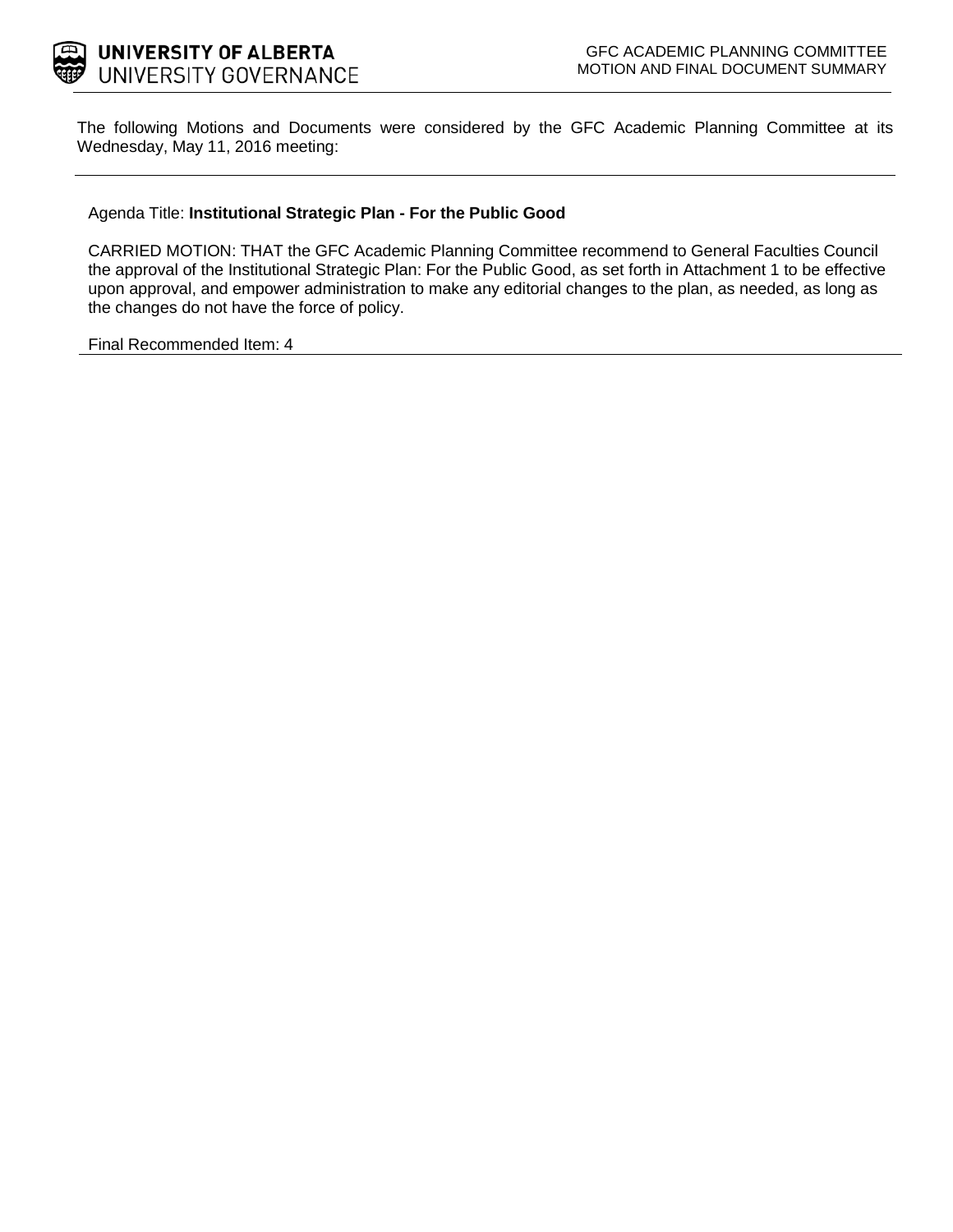

For the Meeting of May 11, 2016

FINAL Item No. 4

### **OUTLINE OF ISSUE**

### Agenda Title: **Institutional Strategic Plan: For the Public Good**

**Motion**: THAT the GFC Academic Planning Committee recommend to General Faculties Council the approval of the Institutional Strategic Plan: For the Public Good, as set forth in Attachment 1 to be effective upon approval, and empower administration to make any editorial changes to the plan, as needed, as long as the changes do not have the force of policy.

#### **Item**

| <b>Action Requested</b> | $\Box$ Approval $\boxtimes$ Recommendation $\Box$ Discussion/Advice $\Box$ Information |
|-------------------------|----------------------------------------------------------------------------------------|
| Proposed by             | David H. Turpin, President, and Steven Dew, Provost and Vice-President                 |
|                         | (Academic)                                                                             |
| Presenter               | Steven Dew, Provost and Vice-President (Academic)                                      |
| Subject                 | Institutional Strategic Plan: For the Public Good                                      |

### **Details**

| Responsibility                                         | President, and Provost & Vice-President (Academic)                                                                                                                                                                                                                                                                                                                                                                                        |
|--------------------------------------------------------|-------------------------------------------------------------------------------------------------------------------------------------------------------------------------------------------------------------------------------------------------------------------------------------------------------------------------------------------------------------------------------------------------------------------------------------------|
| The Purpose of the Proposal is<br>(please be specific) | In consultation with the University of Alberta, the President and Provost<br>& Vice-President (Academic) have developed a plan to guide the overall<br>decision-making and governance process of the university for the next<br>decade. The plan reaffirms the institutional vision and mission and<br>establishes five strategic goals:                                                                                                  |
|                                                        | BUILD a diverse, inclusive community of exceptional students,<br>faculty, and staff from Alberta, Canada, and the world.                                                                                                                                                                                                                                                                                                                  |
|                                                        | <b>EXPERIENCE diverse and rewarding learning opportunities that</b><br>inspire us, nurture our talents, expand our knowledge and skills,<br>and enable our success.                                                                                                                                                                                                                                                                       |
|                                                        | EXCEL as individuals, and together, sustain a culture that fosters<br>and champions distinction and distinctiveness in teaching,<br>learning, research, and service.                                                                                                                                                                                                                                                                      |
|                                                        | ENGAGE communities across campuses, city and region,<br>province, nation, and the world to create reciprocal, mutually<br>beneficial learning experiences, research projects, partnerships,<br>and collaborations.                                                                                                                                                                                                                        |
|                                                        | SUSTAIN our people, our work, and the environment by<br>attracting and stewarding the resources we need to deliver<br>excellence to the benefit of all.                                                                                                                                                                                                                                                                                   |
|                                                        | In pursuing these goals, and the objectives and strategies that have<br>been developed to animate them, we will be guided by the knowledge<br>that we are a public university acting for the public good. As a<br>community, the University of Alberta will deepen its dedication to<br>excellence and extend its record of public leadership, playing a lead role<br>in building a better province, a better Canada, and a better world. |
| The Impact of the Proposal is                          | To establish a new strategic direction for the institution under the<br>leadership of the President and Provost & Vice-President (Academic).                                                                                                                                                                                                                                                                                              |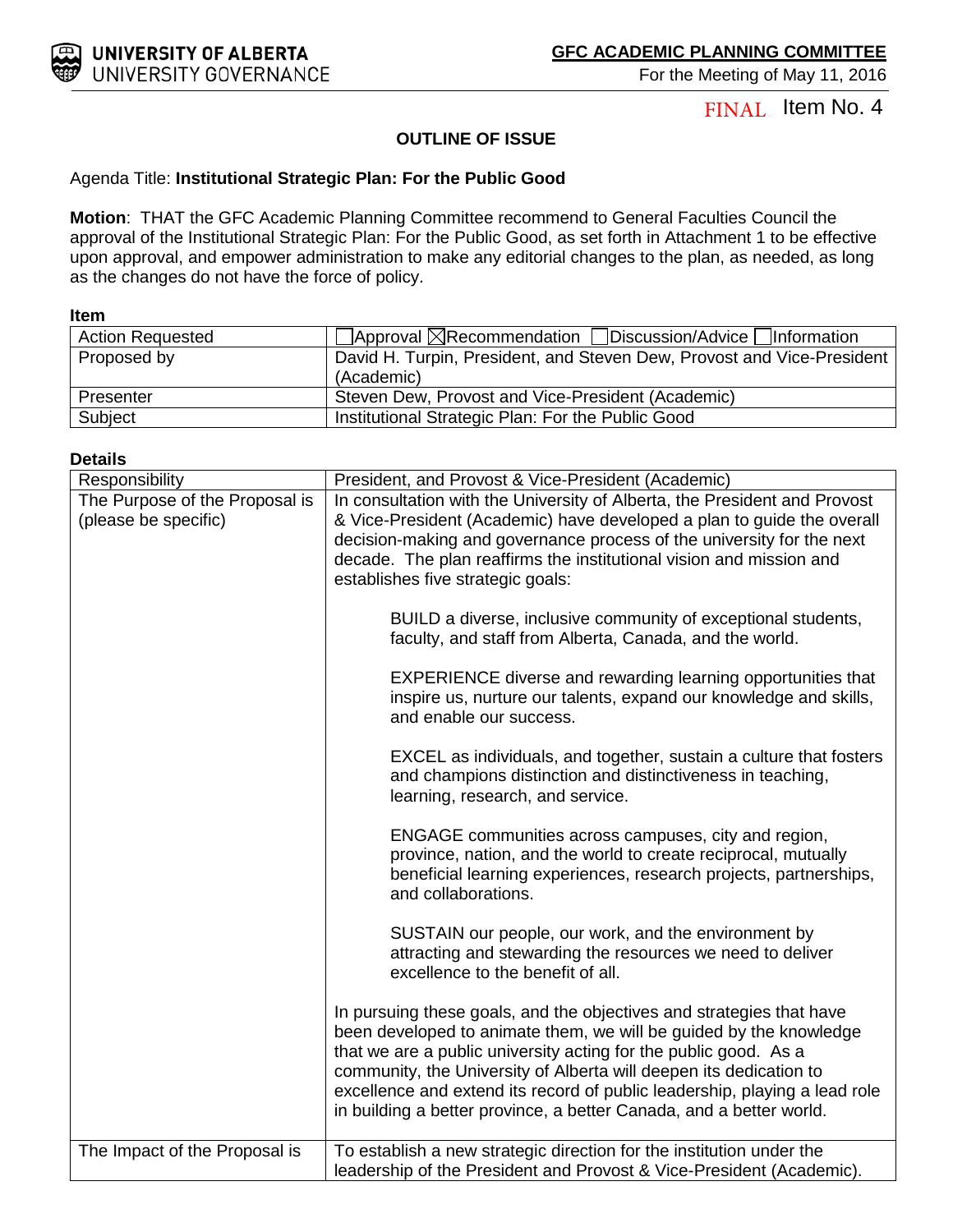

For the Meeting of May 11, 2016

Item No. 4

|                                                 | Upon approval of the plan, the university community will move from the<br>planning phase into:<br>- priority setting (short-, medium- and long-term)<br>- the development of measures to monitor our progress<br>- the establishment of an institution reporting process to hold<br>ourselves accountable to the plan |
|-------------------------------------------------|-----------------------------------------------------------------------------------------------------------------------------------------------------------------------------------------------------------------------------------------------------------------------------------------------------------------------|
| Replaces/Revises (eg, policies,<br>resolutions) | Dare to Discover, Dare to Deliver, Change@UAlberta                                                                                                                                                                                                                                                                    |
| Timeline/Implementation Date                    | Effective upon approval                                                                                                                                                                                                                                                                                               |
| <b>Estimated Cost</b>                           | N/A                                                                                                                                                                                                                                                                                                                   |
| Sources of Funding                              | N/A                                                                                                                                                                                                                                                                                                                   |
| <b>Notes</b>                                    |                                                                                                                                                                                                                                                                                                                       |

## **Alignment/Compliance**

| Alignment with Guiding                                                                                                                                                 |                                                                                                                                                                                                                                                                                                                                                                                                                                                    |
|------------------------------------------------------------------------------------------------------------------------------------------------------------------------|----------------------------------------------------------------------------------------------------------------------------------------------------------------------------------------------------------------------------------------------------------------------------------------------------------------------------------------------------------------------------------------------------------------------------------------------------|
| Documents                                                                                                                                                              |                                                                                                                                                                                                                                                                                                                                                                                                                                                    |
| Compliance with Legislation,<br>Policy and/or Procedure<br><b>Relevant to the Proposal</b><br>(please guote legislation and<br>include identifying section<br>numbers) | 1. Post-Secondary Learning Act (PSLA)<br>"26(1) Subject to the authority of the board, a general faculties council is<br>responsible for the academic affairs of the university"                                                                                                                                                                                                                                                                   |
|                                                                                                                                                                        | 2. General Faculties Council Terms of Reference (3. Mandate of the<br><b>Committee)</b>                                                                                                                                                                                                                                                                                                                                                            |
|                                                                                                                                                                        | "The issues which remain with GFC or which would be referred by a<br>Standing Committee to GFC would generally be in the nature of the<br>following:                                                                                                                                                                                                                                                                                               |
|                                                                                                                                                                        | high level strategic and stewardship policy issues or matters of<br>significant risk to the University"                                                                                                                                                                                                                                                                                                                                            |
|                                                                                                                                                                        | 3. GFC Executive Committee Terms of Reference (3. Mandate of the<br><b>Committee)</b>                                                                                                                                                                                                                                                                                                                                                              |
|                                                                                                                                                                        | "GFC has delegated to the Executive Committee the authority to decide<br>which items are placed on a GFC Agenda, and the order in which those<br>agenda items appear on each GFC agenda."                                                                                                                                                                                                                                                          |
|                                                                                                                                                                        | 4. GFC Academic Planning Committee Terms of Reference (3.<br><b>Mandate of the Committee)</b>                                                                                                                                                                                                                                                                                                                                                      |
|                                                                                                                                                                        | " APC is responsible for making recommendations to GFC and/or to the<br>Board of Governors concerning policy matters and action matters with<br>respect to the following:                                                                                                                                                                                                                                                                          |
|                                                                                                                                                                        | 1. Planning and Priorities<br>To recommend to GFC and/or the Board of Governors on planning<br>and priorities with respect to the University's longer term academic,<br>financial, and facilities development."                                                                                                                                                                                                                                    |
|                                                                                                                                                                        | 5. Board Learning and Development Committee (3. Mandate of the<br><b>Committee)</b>                                                                                                                                                                                                                                                                                                                                                                |
|                                                                                                                                                                        | "Except as provided in paragraph 4 hereof and in the Board's General<br>Committee Terms of Reference, the Committee shall, in accordance with<br>the Committee's responsibilities with powers granted under the Post-<br>Secondary Learning Act, monitor, evaluate, advise and make decisions<br>on behalf of the Board with respect to matters concerning the teaching<br>and research affairs of the University, including proposals coming from |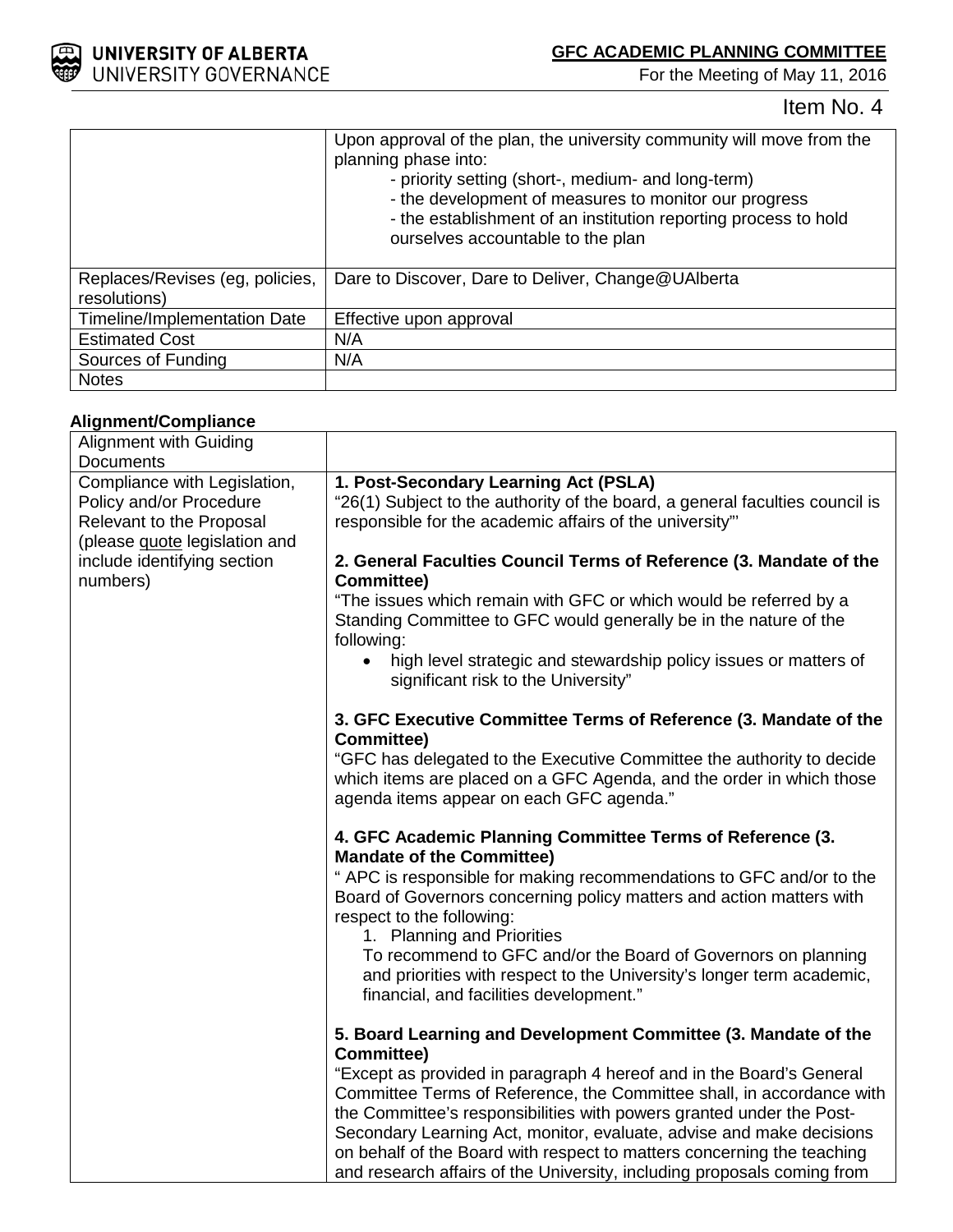

For the Meeting of May 11, 2016

## Item No. 4

| the administration and from General Faculties Council (the "GFC") and<br>shall consider future educational expectations and challenges to be<br>faced by the University. []                                       |
|-------------------------------------------------------------------------------------------------------------------------------------------------------------------------------------------------------------------|
| Without limiting the generality of the of the foregoing the Committee<br>shall:                                                                                                                                   |
| a. review and approve initiatives related to the overall academic mission<br>and related plans and policies of the University;<br>[]                                                                              |
| n. review and recommend to the Board any annual reports and any other<br>major issues within the mandate of the committee;<br>[]                                                                                  |
| The Committee shall review, evaluate, and provide information and<br>recommendations to the Board where the Board is making decisions in<br>areas generally related to areas of responsibility of the Committee." |
|                                                                                                                                                                                                                   |

### **Routing** (Include meeting dates)

| Participation:<br>(parties who have seen the<br>proposal and in what capacity)                                              | Broad participation has been sought across the campus over an 8-month<br>period.<br>-A record of the consultation process and the community feedback can                                                                                                                                                                                                                                                                                                                                                                                                                                                                                              |
|-----------------------------------------------------------------------------------------------------------------------------|-------------------------------------------------------------------------------------------------------------------------------------------------------------------------------------------------------------------------------------------------------------------------------------------------------------------------------------------------------------------------------------------------------------------------------------------------------------------------------------------------------------------------------------------------------------------------------------------------------------------------------------------------------|
|                                                                                                                             | be found online: https://uofa.ualberta.ca/strategic-plan                                                                                                                                                                                                                                                                                                                                                                                                                                                                                                                                                                                              |
| Those who have been<br>informed<br>Those who have been<br>consulted<br>Those who are actively<br>$\bullet$<br>participating | -Two rounds of consultation have been completed in the 2015-16<br>academic year:<br>- Discussion paper consultation (September to February): 33<br>consultations with 860 participants<br>- Draft plan consultation (February to April): 36 consultations,<br>1010 participants<br>- Consultations included: Campus Forums, Roundtable<br>Discussions, General Faculties Council, GFC Academic Planning<br>Committee, GFC Academic Standards Committee, GFC<br>Committee on the Learning Environment, Board Learning and<br>Discovery Committee, Board University Relations Committee,<br>Deans' Council, Chairs' Council, University Research Policy |
|                                                                                                                             | Committee, Students' Union and Council of Faculty Associations,<br>Graduate Students' Association Executive and Board, Alumni<br>Council, Senate and Faculty Councils                                                                                                                                                                                                                                                                                                                                                                                                                                                                                 |
| Approval Route (Governance)                                                                                                 | GFC Academic Planning Committee (May 11, 2016)                                                                                                                                                                                                                                                                                                                                                                                                                                                                                                                                                                                                        |
| (including meeting dates)                                                                                                   | General Faculties Council (May 30, 2016)                                                                                                                                                                                                                                                                                                                                                                                                                                                                                                                                                                                                              |
|                                                                                                                             | Board Learning and Discovery Committee (June 2, 2016)                                                                                                                                                                                                                                                                                                                                                                                                                                                                                                                                                                                                 |
|                                                                                                                             | Board of Governors (June 17, 2016)                                                                                                                                                                                                                                                                                                                                                                                                                                                                                                                                                                                                                    |
| <b>Final Approver</b>                                                                                                       | <b>Board of Governors</b>                                                                                                                                                                                                                                                                                                                                                                                                                                                                                                                                                                                                                             |

Attachments (each to be numbered 1 - <>)

- 1. Attachment 1 (page(s) 1-28) Institutional Strategic Plan: For the Public Good
- 2. Attachment 2 (1 page) Letter of Transmittal for the Institutional Strategic Plan: For the Public Good for reference and input only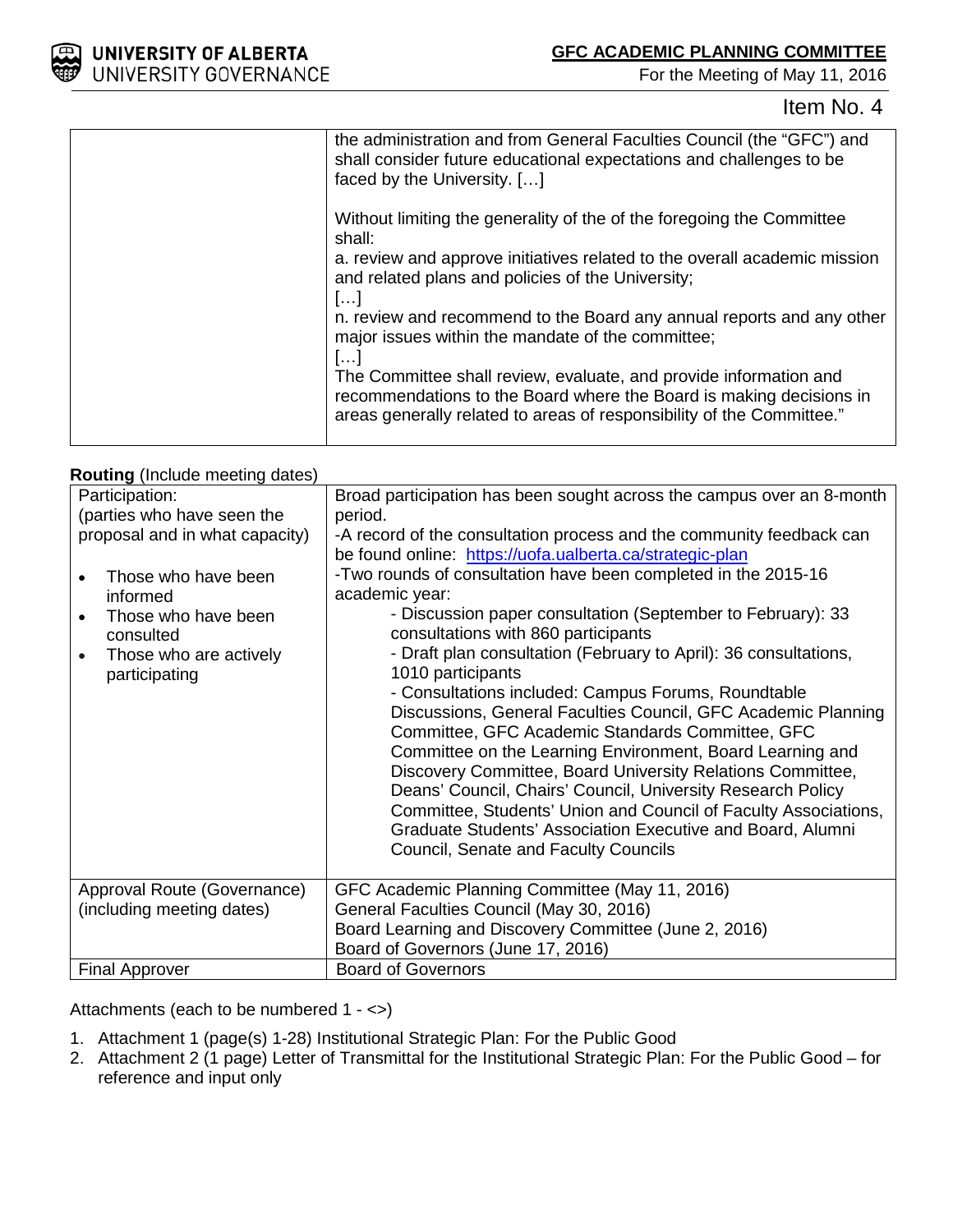

# INSTITUTIONAL STRATEGIC PLAN FOR THE PUBLIC GOOD

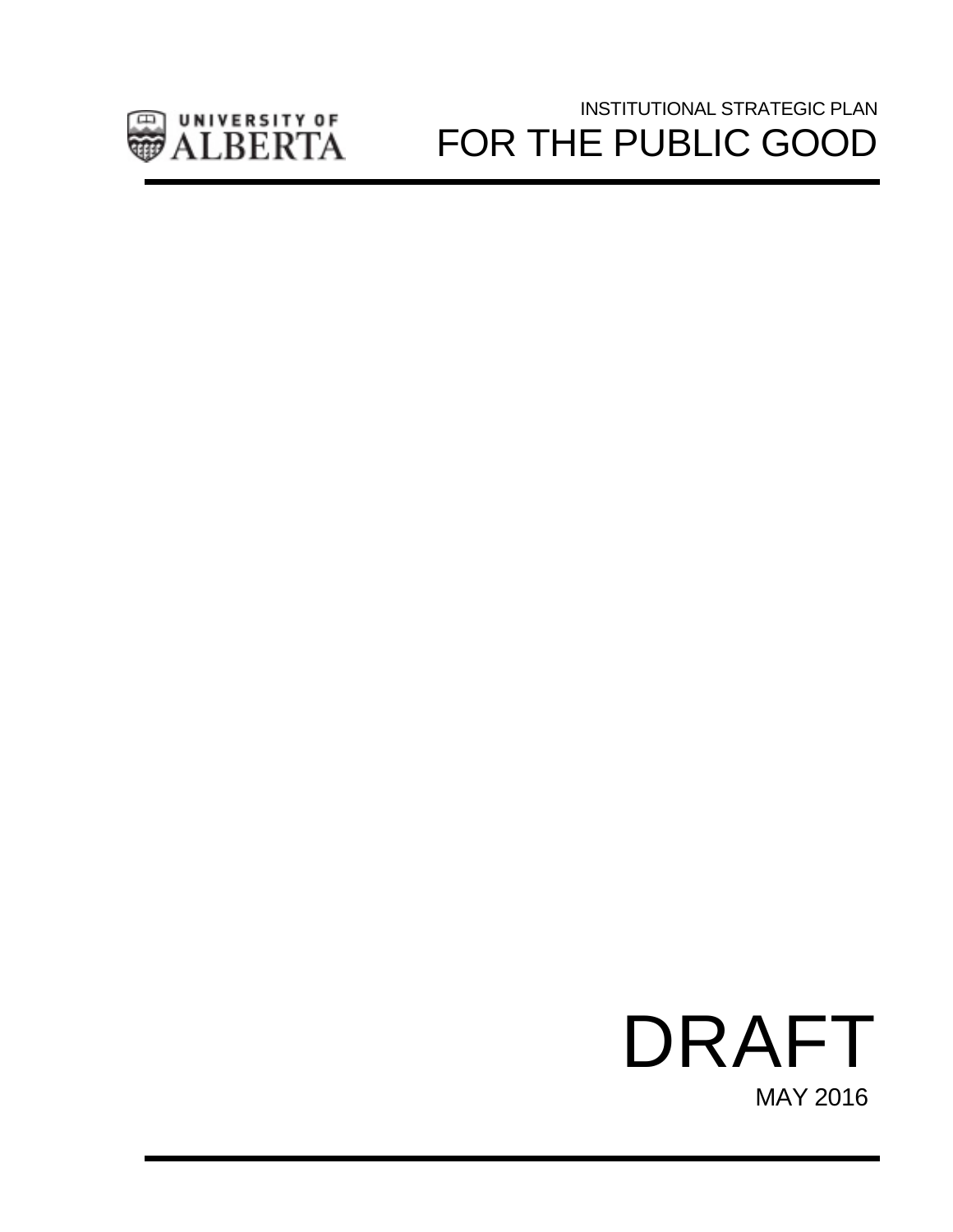The University of Alberta respectfully acknowledges that it is located on Treaty 6 territory.<sup>[1](#page-5-0)</sup>

<span id="page-5-0"></span> <sup>1</sup> Please note: This remains as placeholder text to be updated when an institutional territorial statement is finalized by the community.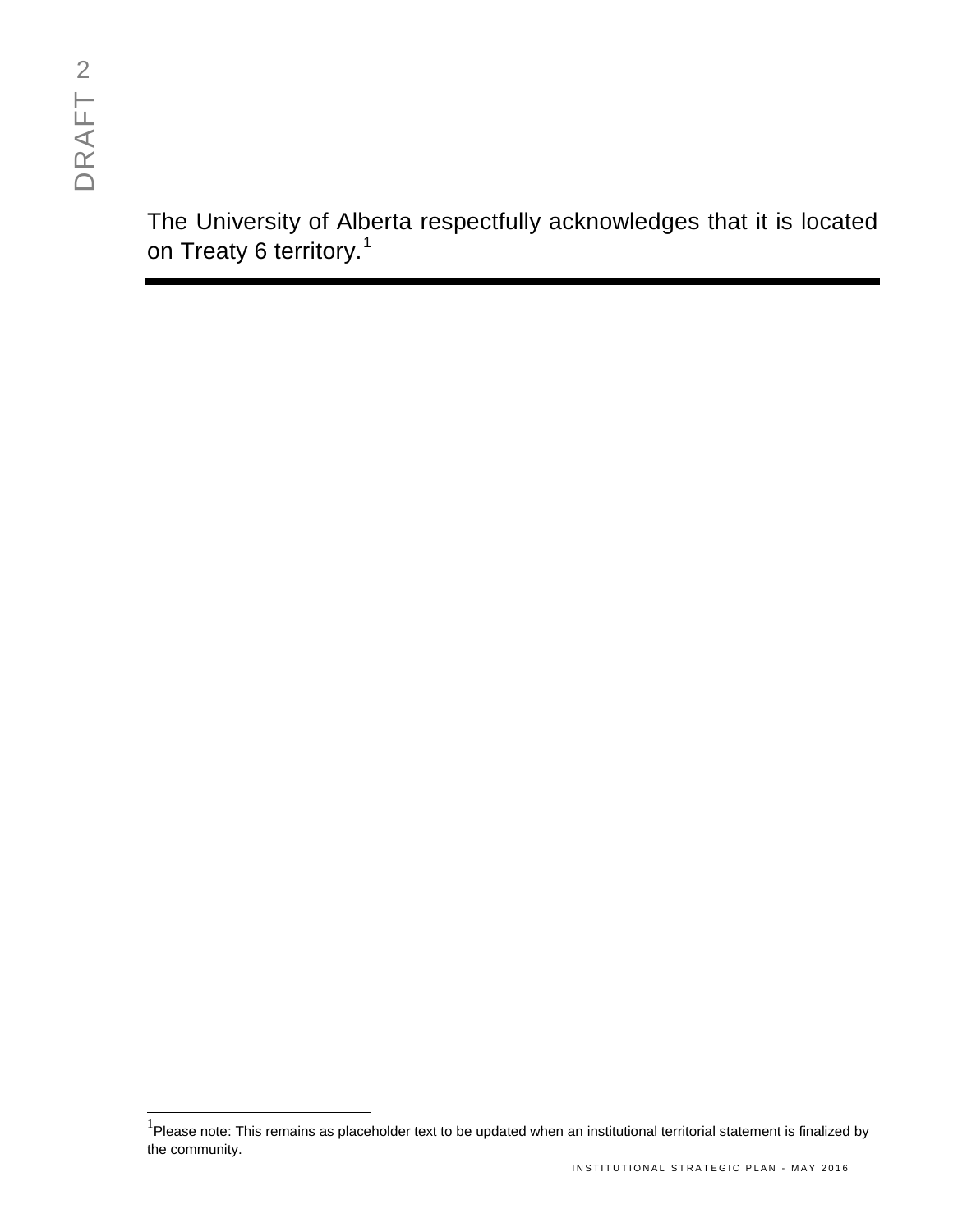# INSTITUTIONAL STRATEGIC PLAN FOR THE PUBLIC GOOD

MAY 2016 DRAFT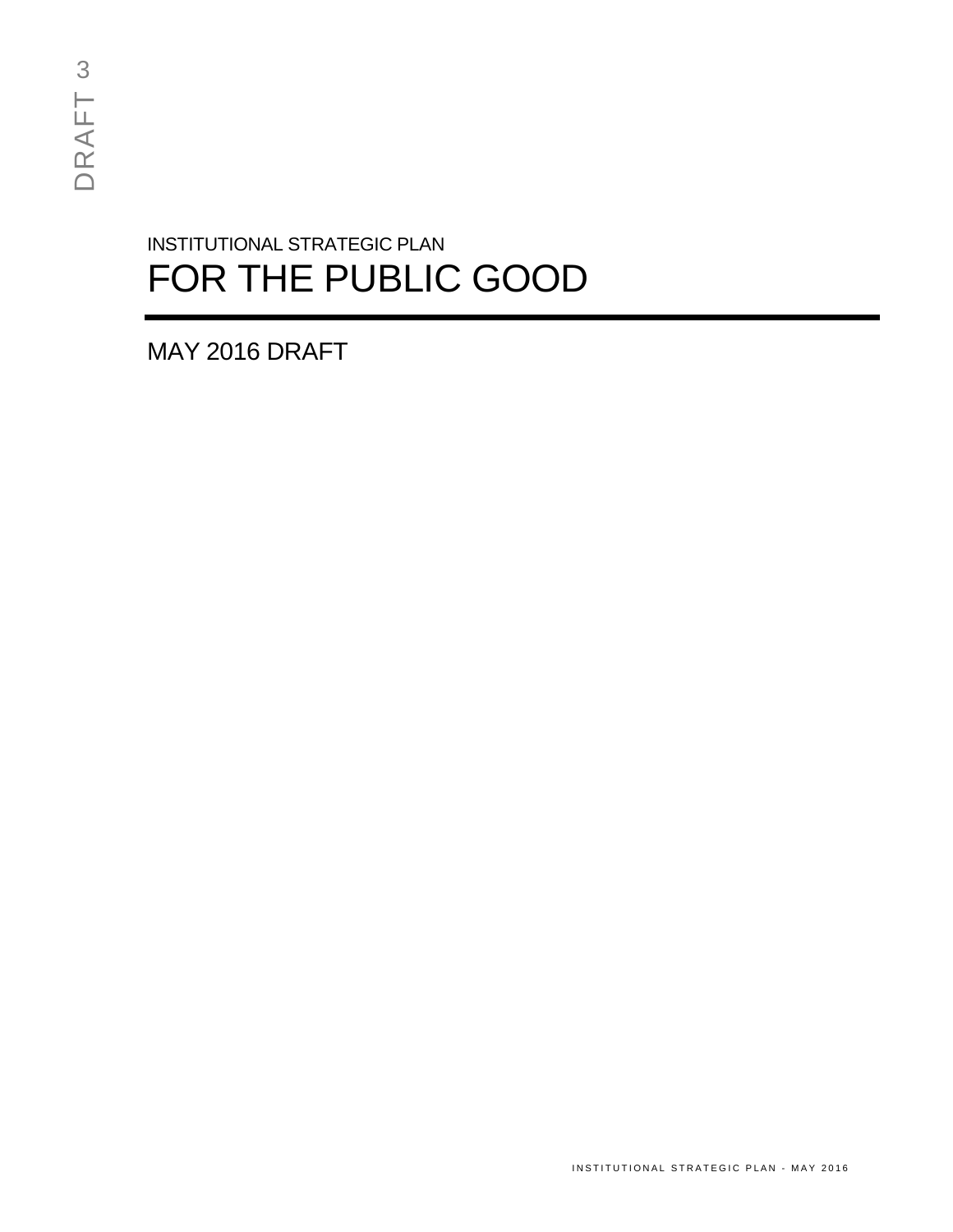# Vision

To inspire the human spirit through outstanding achievements in learning, discovery, and citizenship in a creative community, building one of the world's great universities for the public good.

# Mission

Within a vibrant and supportive learning environment, the University of Alberta discovers, disseminates, and applies new knowledge for the benefit of society through teaching and learning, research and creative activity, community involvement, and partnerships. The University of Alberta gives a national and international voice to innovation in our province, taking a lead role in placing Canada at the global forefront.

# Values

The University of Alberta community of students, faculty, staff, and alumni rely on shared, deeply held values that guide behaviour and actions. These values are drawn from the principles on which the University of Alberta was founded in 1908 and reflect a dynamic, modern institution of higher learning, leading change nationally and internationally.

Above all, **we value intellectual integrity, freedom of inquiry and expression, and the equality and dignity of all persons** as the foundation of ethical conduct in research, teaching, learning, and service.

We value **excellence** in teaching, research, and creative activity that enriches learning experiences, advances knowledge, inspires engaged citizenship, and promotes the public good.

We value **learners** at all stages of life and strive to provide an intellectually rewarding educational environment for all.

We value **academic freedom and institutional autonomy** as fundamental to open inquiry and the pursuit of truth.

We value **diversity, inclusivity, and equity** across and among our people, campuses, and disciplines.

We value **creativity and innovation** from the genesis of ideas through to the dissemination of knowledge.

We value the **history and traditions** of our university**,** celebrating with pride our people, achievements, and contributions to society.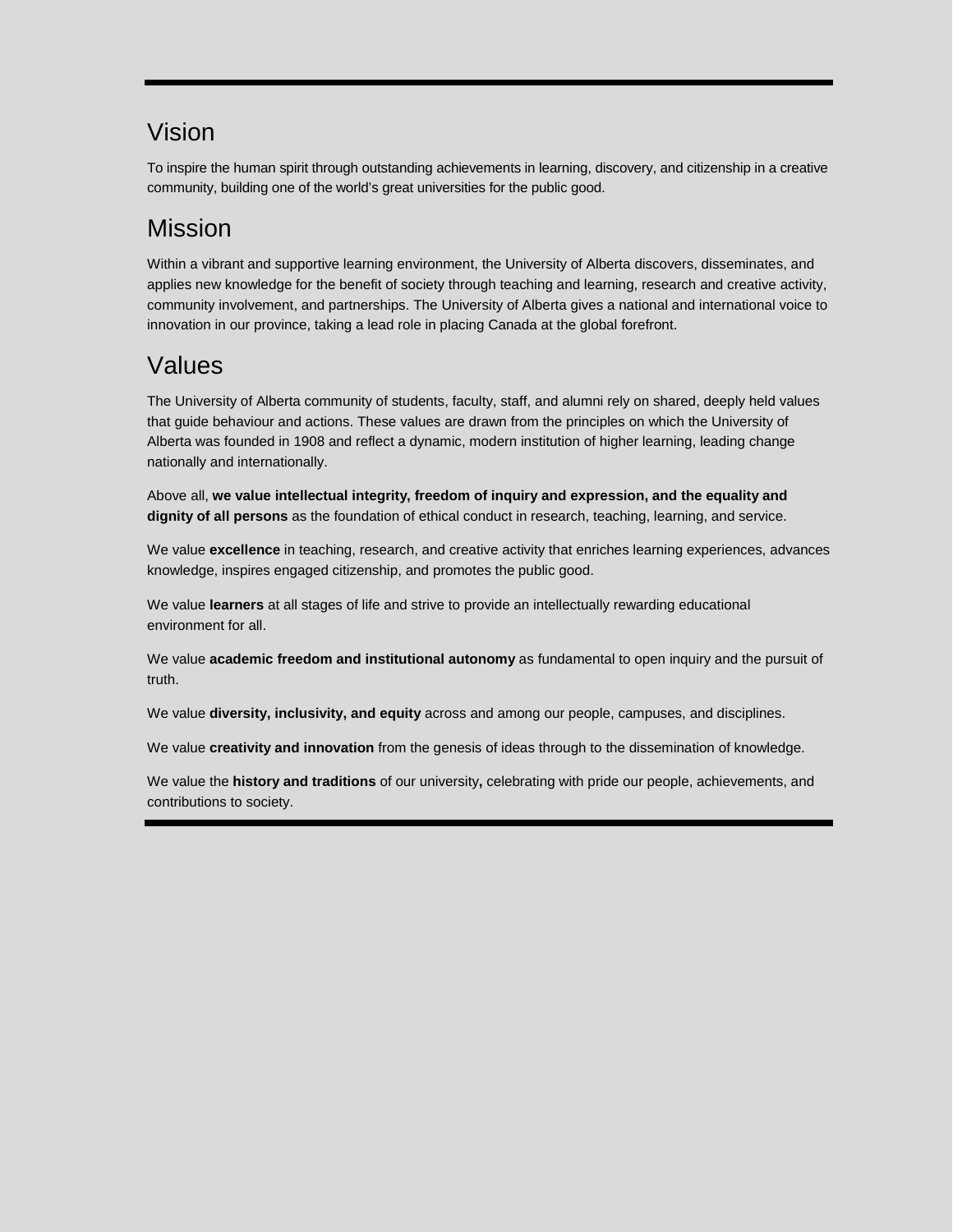## At the University of Alberta, we begin with people—people with ideas, talent, and purpose. Then, we act.

We seek knowledge. We educate citizens. We ask the big questions. We push the limits of human understanding and knowledge. We engage with partners and communities close to home and around the world to lead positive change. We empower creative people to take risks and make imaginative leaps towards as yet undetermined futures.

Why? The answer is simple: We are a public university acting for the public good.

When we act, we provide meaningful educational experiences, promote innovative thinking, and develop original and compelling solutions that matter. When we lead, we tackle the most important local, national, and global challenges. When we excel, our work sparks and feeds widespread social, cultural, and economic benefits for others—indeed for the uplifting of the whole people.

In *For the Public Good*—our institutional strategic plan for the coming decade—we embrace and affirm our vision to inspire the human spirit through outstanding achievements in learning, discovery, and citizenship in a creative community, building one of the world's great universities for the public good.

We forge ahead, motivated and supported by the University of Alberta's 108-year history of leadership, achievement, and public service. Inspired by this plan, we will strive to achieve the following strategic goals:

**BUILD** a diverse, inclusive community of exceptional students, faculty, and staff from Alberta, Canada, and the world.

**EXPERIENCE** diverse and rewarding learning opportunities that inspire us, nurture our talents, expand our knowledge and skills, and enable our success.

**EXCEL** as individuals, and together, sustain a culture that fosters and champions distinction and distinctiveness in teaching, learning, research, and service.

**ENGAGE** communities across campuses, city and region, province, nation, and the world to create reciprocal, mutually beneficial learning experiences, research projects, partnerships, and collaborations.

**SUSTAIN** our people, our work, and the environment by attracting and stewarding the resources we need to deliver excellence to the benefit of all.

In pursuit of these shared goals, the University of Alberta will deepen our dedication to excellence and extend our record of public leadership, playing a lead role in building a better province, a better Canada, and a better world.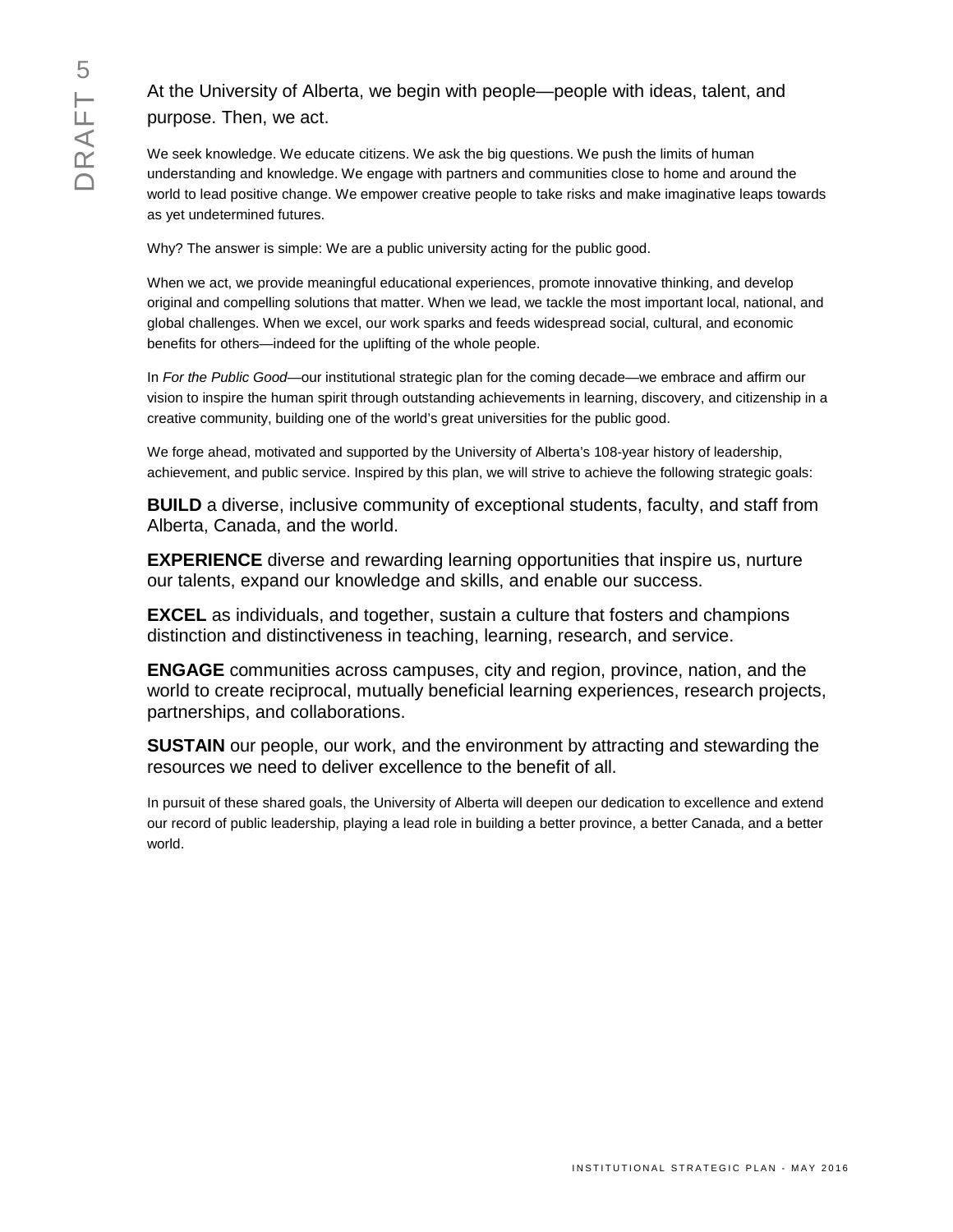The University of Alberta is the province's leading educator, generator of new ideas, and engine of social, cultural, and economic prosperity. Created by one of the first acts of the legislature, our university is one of the province's most enduring and vital public institutions. As our name suggests, our history is bound to that of Alberta; the University of Alberta respectfully acknowledges that we stand on Treaty 6 Territory and the homelands of First Nations and Métis peoples. For more than a century, University of Alberta scholars have inspired graduates to become purposeful, active citizens and leaders. Our alumni—now numbering more than 260,000—have founded more than 70,000 organizations and businesses around the world, creating one and a half million jobs, nearly 400,000 in Alberta. Along with inspiring next-generation leaders, University of Alberta scholars have engaged in research and creative activities answering fundamental questions, building new industries and businesses, improving human health, fostering social, economic, and environmental change, and enhancing an innovative and vibrant arts and culture scene. They are world leaders in fields as diverse as energy, virology, literature, history, agricultural genomics and proteomics, and paleontology. Today, the University of Alberta is one of Canada's leading research universities. Standing with pride among the world's finest public institutions, the University of Alberta brings the ideas of Albertans to the world, and the world of ideas to Albertans.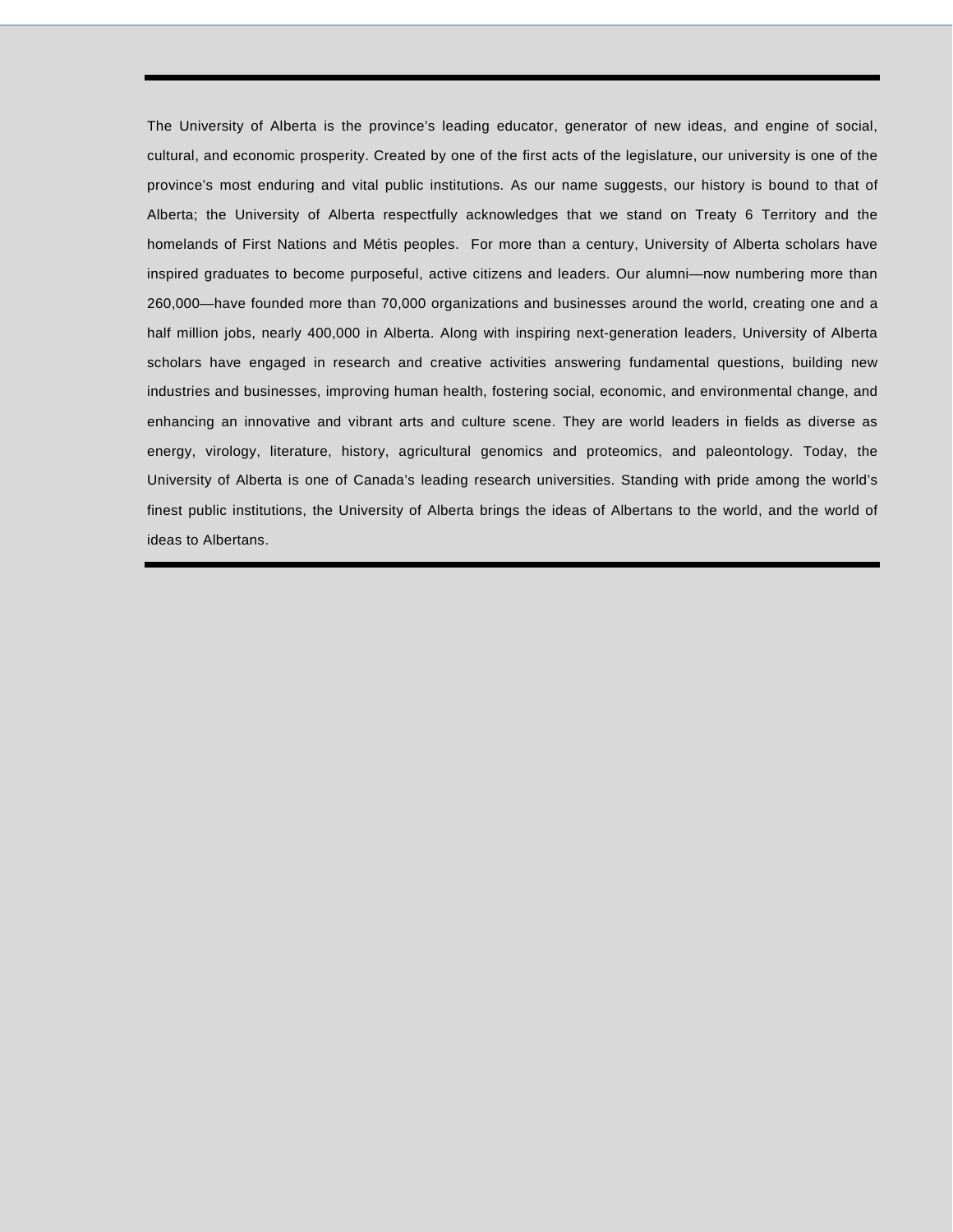# BUILD

# **GOAL:** Build a diverse, inclusive community of exceptional students, faculty, and staff from Alberta, Canada, and the world.

Through the development of strategic recruitment, retention, and renewal plans, the University of Alberta will build a community of exceptional students, educators, scholars, researchers, and staff from Alberta, Canada, and the world. We will foster an inclusive culture in which people excel through exchange and collaboration, enriched by the diversity of individuals, groups, disciplines, perspectives, approaches, and questions that characterize our community. We will sustain this culture and community through rich educational and life experiences in a supportive learning environment. We will engage Indigenous students and nations to create programs and spaces that acknowledge the complexities of Canada's history. We will celebrate the University of Alberta community and our achievements, enhancing our reputation in Alberta, across Canada, and around the world by defining, telling, and promoting our story.

To begin, we will attract outstanding students…

- 1. OBJECTIVE: Build a diverse, inclusive community of exceptional undergraduate and graduate students from Edmonton, Alberta, Canada, and the world.
- i. **Strategy:** Develop and implement an undergraduate and graduate recruitment strategy to attract top students from across the diverse communities in Alberta and Canada, leveraging our strengths as a comprehensive research-intensive, multi-campus university with options for francophone and rural liberal arts education.
- ii. **Strategy**: Develop and implement an undergraduate and graduate recruitment and retention strategy to attract Indigenous students from across Alberta and Canada.
- iii. **Strategy**: Optimize our international recruiting strategies to attract well-qualified international students from regions of strategic importance, and enhance services and programs to ensure their academic success and integration into the activities of the university.
- iv. **Strategy**: Ensure that qualified undergraduate and graduate students can attend the university through the provision of robust student financial support.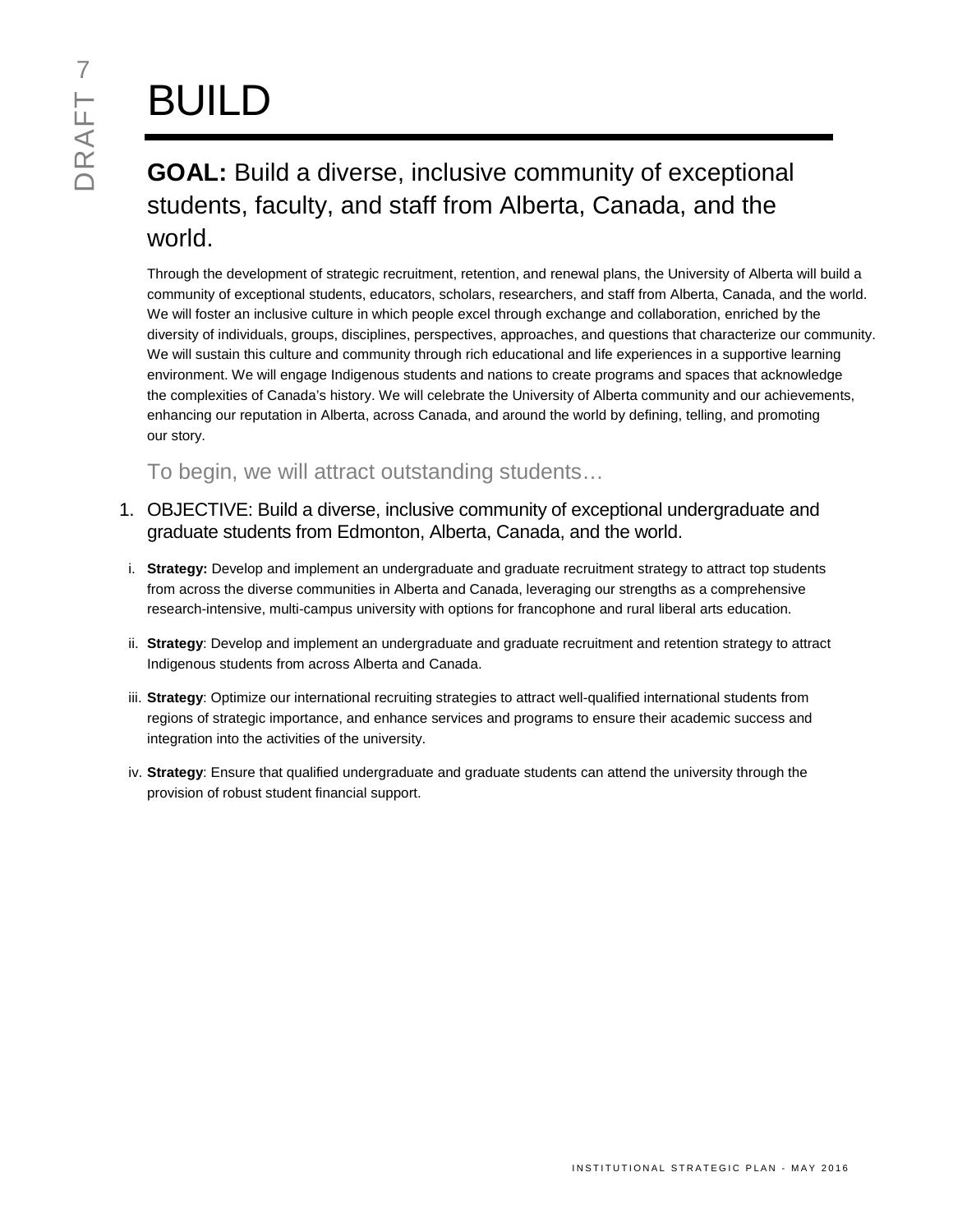…educated by exceptional faculty…

- 2. OBJECTIVE: Create a faculty renewal program that builds on the strengths of existing faculty and ensures the sustainable development of the University of Alberta's talented, highly qualified, and diverse academy.
- i. **Strategy:** Attract and retain a diverse complement of faculty and post-doctoral fellows from around the world, with initial focus on increasing the proportion of assistant professors.
- ii. **Strategy:** Review, improve, and implement equity processes and procedures for recruiting and supporting faculty to ensure a balanced academy, representative of women, visible minorities, sexual and gender minorities, Indigenous peoples, and people with disabilities.
- iii. **Strategy:** Stabilize long-term investments in contract academic staff by offering career paths that include the possibility of continuing appointments based on demonstrated excellence in teaching.
- iv. **Strategy:** Support career transitions and encourage professors emeriti to continue to share their expertise and experience through active engagement with the university community.

…in collaboration with highly-skilled staff…

- 3. OBJECTIVE: Support ongoing recruitment and retention of a highly-skilled, diverse community of non-academic and administrative staff by enriching the University of Alberta's working environment.
- i. **Strategy:** Create pathways for career mobility and progression of non-academic, administrative, and academic staff members, which include opportunities such as secondments, exchanges, and job shadows.
- ii. **Strategy:** Review, improve, and implement equity processes and procedures for recruiting and supporting staff to ensure that all categories of staff are representative of women, visible minorities, sexual and gender minorities, Indigenous peoples, and people with disabilities.
- iii. **Strategy:** Encourage, facilitate, and reward the sharing of best practices by non-academic, administrative, and academic staff across units, faculties, and campuses.

…at a university committed to respectful relations with First Nations, Métis, and Inuit peoples.

- 4. OBJECTIVE: Develop, in consultation and collaboration with internal and external community stakeholders, a thoughtful, respectful, meaningful, and sustainable response to the report of the Truth and Reconciliation Commission of Canada.
- i. **Strategy:** Foster learning opportunities across our campuses that enable student, staff, and faculty participation in reconciliation.
- ii. **Strategy:** Build the Maskwa House of Learning as a place of understanding, welcome, and cultural connection, where Indigenous and non-Indigenous students together can grow and celebrate the unique and proud histories of Indigenous peoples, and where Indigenous students can access social, cultural, and spiritual supports that enable their academic success.
- iii. **Strategy:** Evaluate and measure the University of Alberta's response to the TRC's Calls to Action and ensure effectiveness on an ongoing basis.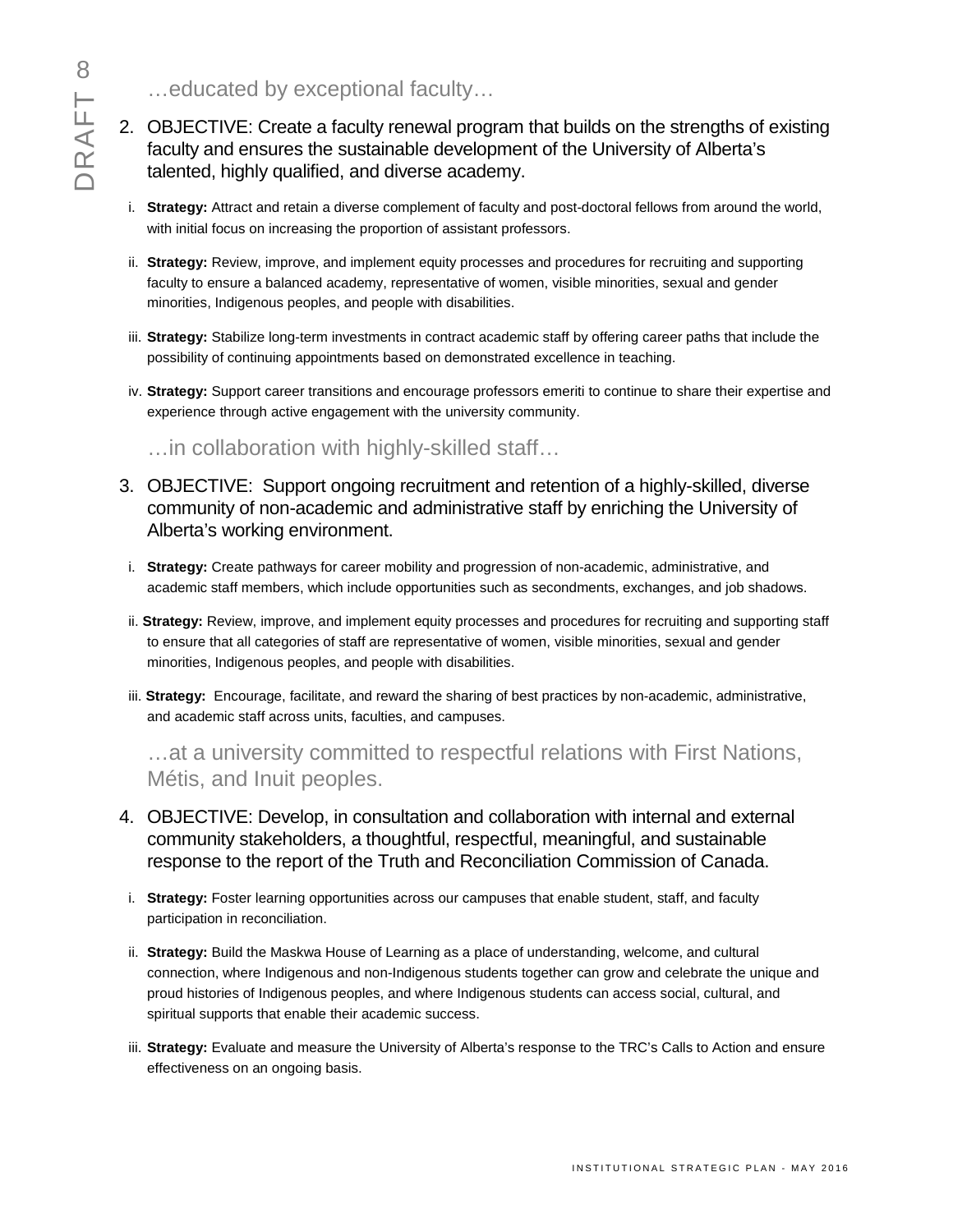As a community, we recognize that our future is built on shared values…

- 5. OBJECTIVE: Build and strengthen trust, connection, and a sense of belonging among all members of the university community through a focus on shared values.
	- i. **Strategy:** Support and enhance activities, initiatives, and traditions that bond alumni, students, staff, faculty, and professors emeriti to the university.
	- ii. **Strategy:** Celebrate and support diversity and inclusivity.
	- iii. **Strategy:** Identify and increase opportunities to engage alumni and volunteers as valued advisers, mentors, volunteers, and interested constituents.
	- iv. **Strategy:** Appreciate and value the different roles staff, students, post-doctoral fellows, and faculty play on our campuses so that the institution as a whole can further benefit from their diverse skills, perspectives, and experiences.
- v. **Strategy:** Foster trust through mutually respectful dialogue between individuals, faculties, departments, administrative units, and campuses, and create opportunities to learn from each other's cultural variations.
- vi. **Strategy:** Encourage and support institution-wide initiatives, services, and programs, such as arts and cultural activities, intramurals, student groups, volunteering, clubs, and centres, which bring students from all faculties into community with each other.

…and our story is built on the accomplishments and contributions of our people.

- 6. OBJECTIVE: Build and support an integrated, cross-institutional strategy to demonstrate and enhance the University of Alberta's local, national, and international story, so that it is shared, understood, and valued by the full University of Alberta community and its many stakeholders.
- i. **Strategy:** Discover an institution-wide, comprehensive brand platform (reputation, identity, image, and component stories) around the core institutional narrative: its promise, its mission, and its impact.
- ii. **Strategy:** Engage and advocate strategically with all levels and orders of government and other key stakeholders, and identify and demonstrate how university activities intersect with their goals and strategies.
- iii. **Strategy:** Communicate, using both quantitative and qualitative evidence, how the University of Alberta serves as a cornerstone of the community bringing widespread economic and societal benefits to all Albertans, as well as to national and international partners and stakeholders.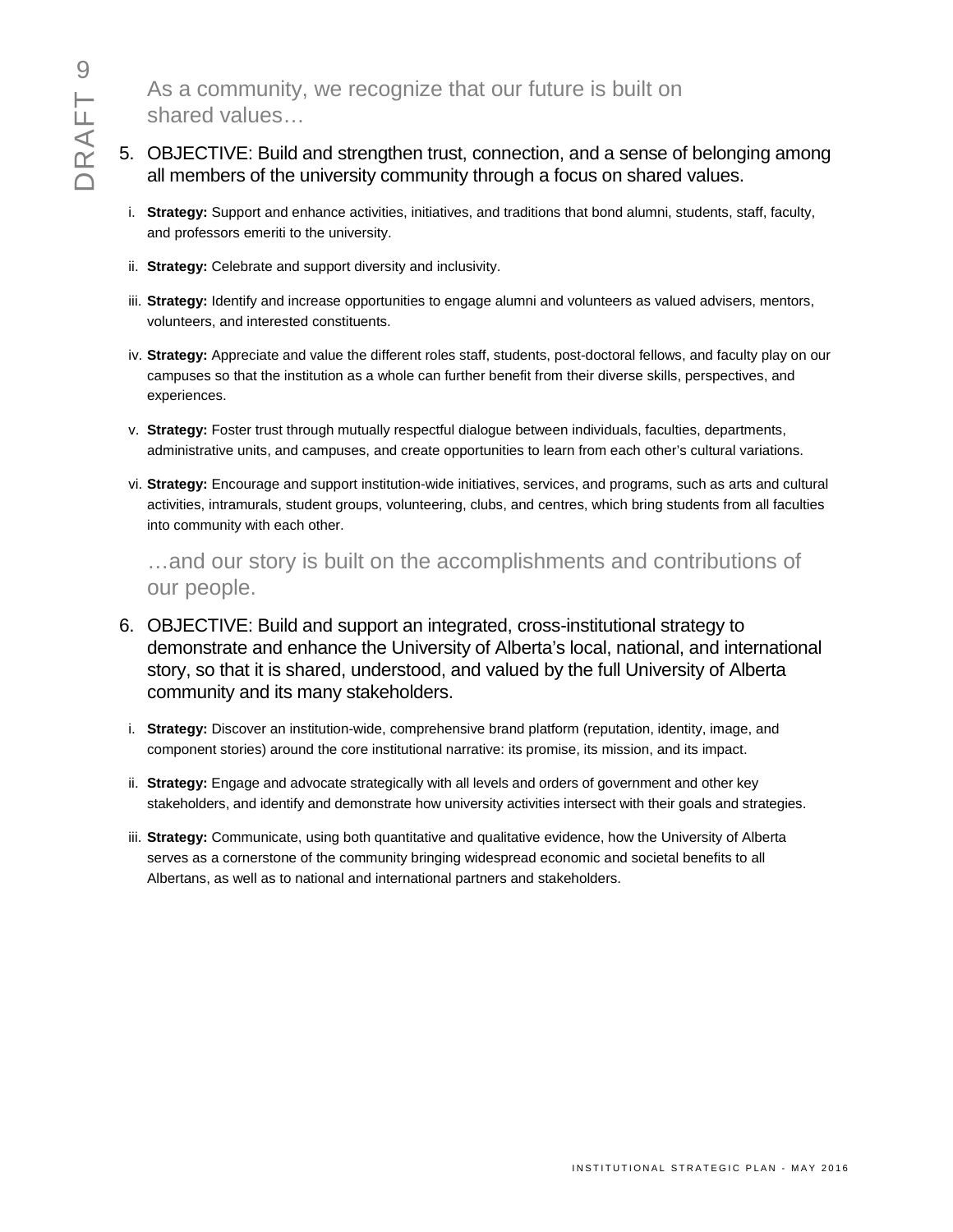Stories told by University of Alberta alumni often share a common thematic arc. That arc tells of students being inspired by exceptional professors to pursue excellence, stretch themselves in new ways, and take on the responsibilities of public service and leadership. Undergraduate and graduate students, along with professional, continuing, and lifelong learners, continue to pursue transformative learning experiences that reveal and nurture their talents and prepare them for success. They seek an education that is rich with experiential learning, interdisciplinary depth, research opportunities, and engagement with business, government, and community organizations. At the University of Alberta, we strive to answer learners' intellectual and professional aspirations. Arts and science programs form the foundation of the university's broad network of professional faculties and continuing education opportunities. Our multi-campus environment offers students the benefits of an intimate liberal arts education at Augustana Campus or an immersive francophone education at Campus Saint-Jean, while being connected to one of Canada's most highly respected research universities. This diversity of opportunity, combined with our international, multicultural, and Indigenous populations of students, faculty, and staff, builds global citizens—leaders with the imagination, critical eye, and passion to rethink the status quo, diversify economies, and reinvigorate society.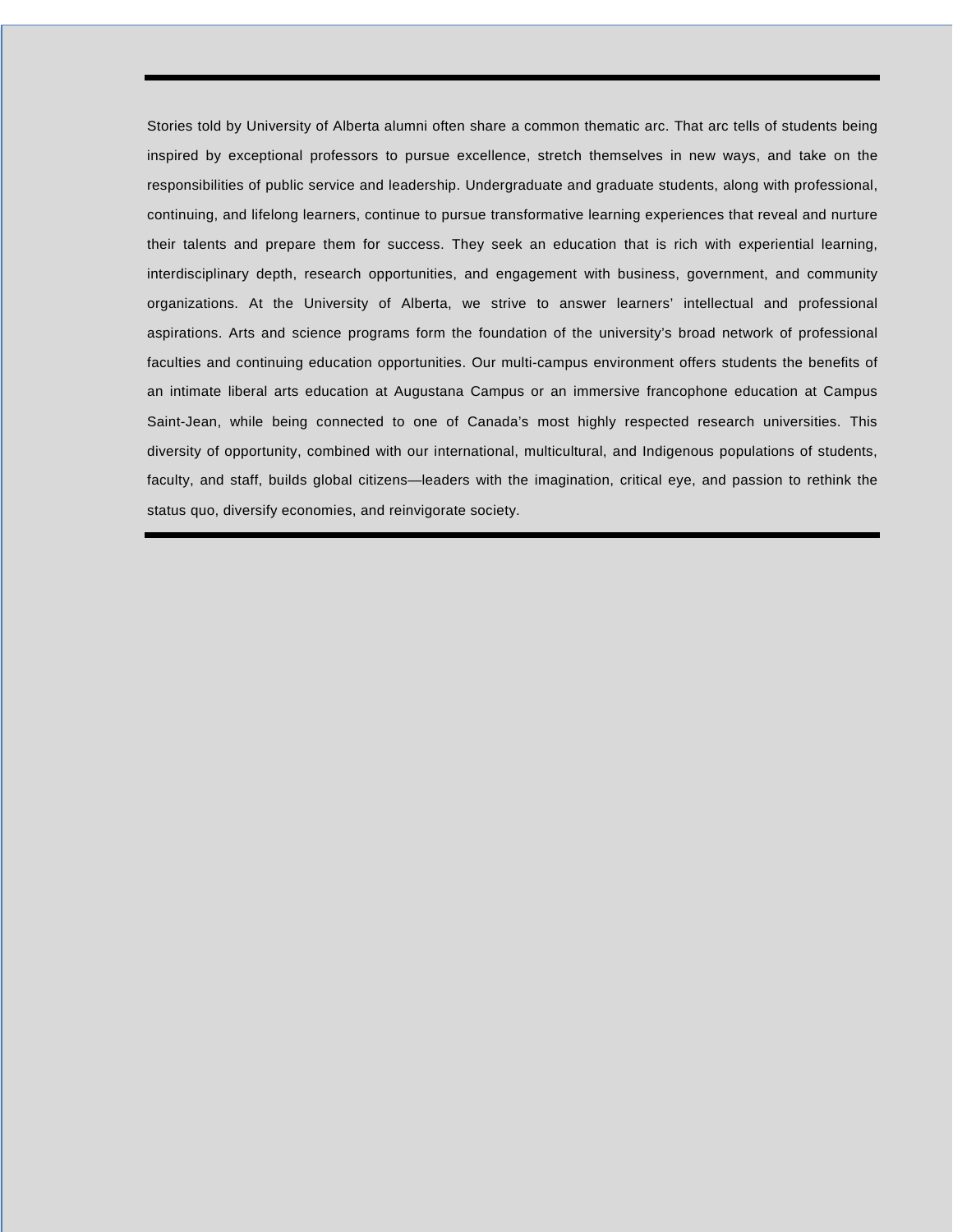# **EXPERIENCE**

# **GOAL:** Experience diverse and rewarding learning opportunities that inspire us, nurture our talents, expand our knowledge and skills, and enable our success.

Pushing beyond the conventional, students, no matter their background, age, or stage of education, will experience learning as an integral part of all their activities at the University of Alberta. We will pay attention to the development of the whole person and will excel in providing learning environments that transform us, nurture our talents, expand our knowledge and skills, and enable our success. We will build innovative curricular and co-curricular experiential learning programs that engage students, faculty, and staff with issues, questions, and ideas relevant to community organizations, industry, and governments today. We will seek and sustain student success. We will mobilize the expertise of our faculty and expand access to educational experiences for continuing, professional, and lifelong learners.

By providing our students with exceptional experiences that link them to their futures, we will facilitate their success both within the curriculum…

- 7. OBJECTIVE: Increase graduate and undergraduate students' access to and participation in a broad range of curricular experiential learning opportunities that are well-integrated with program goals and enrich their academic experience.
- i. **Strategy:** Increase students' experiential learning through mutually beneficial engagement with community, industry, professional, and government organizations locally, nationally, and internationally.
- ii. **Strategy:** Develop global competency in our graduates through access to short- and long-term outbound international experiences.
- iii. **Strategy:** Expand professional development opportunities for graduate students and post-doctoral fellows.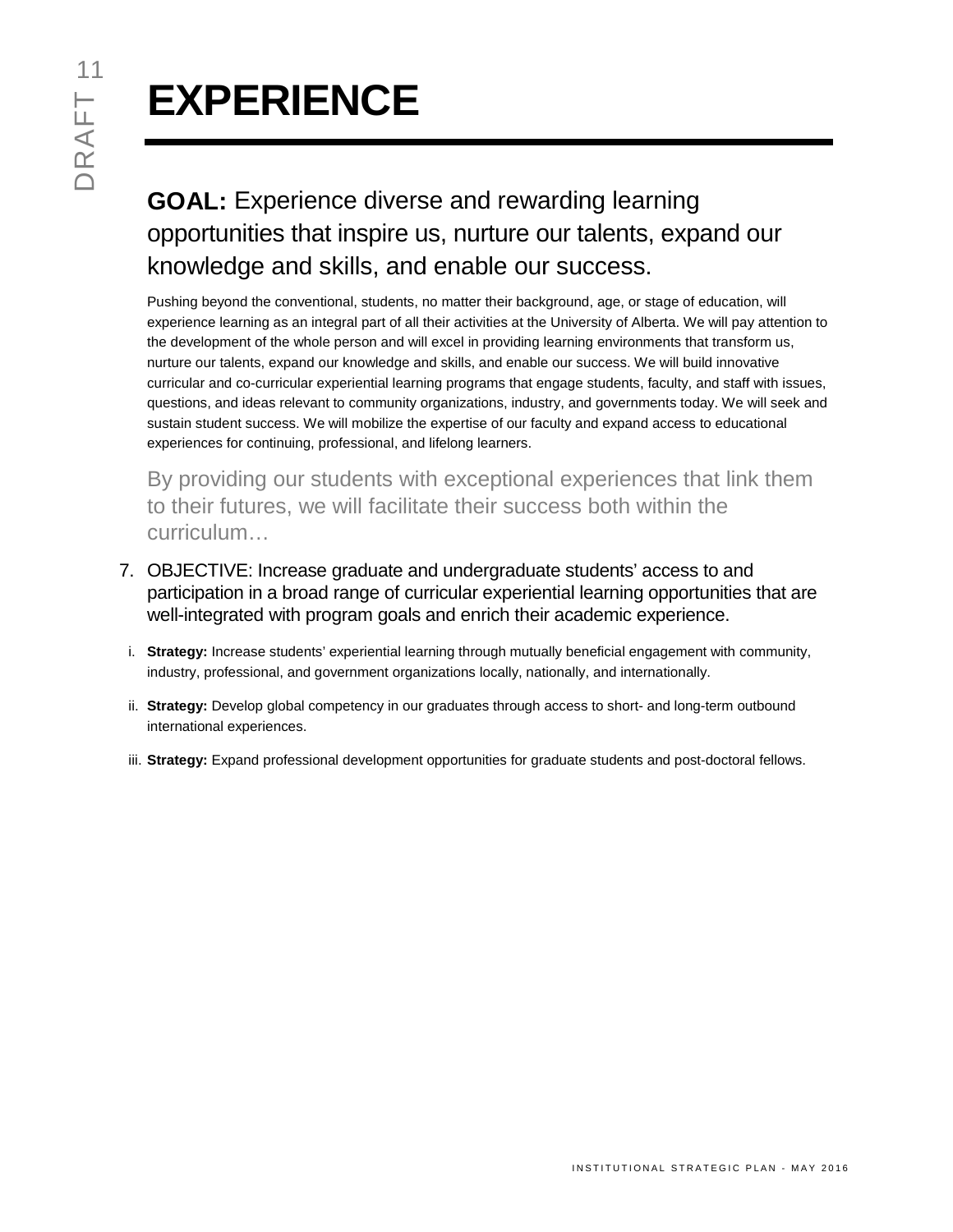…and beyond.

- 8. OBJECTIVE: Create and facilitate co-curricular and extracurricular learning experiences for undergraduate and graduate students that enable their self-discovery and give them the skills to use their talents, creativity, and curiosity to contribute as future citizens and leaders.
	- i. **Strategy:** Increase the opportunities for all undergraduate and graduate students to experience the benefits of living on campus, including guaranteeing the offer of a place in residence to every first-year undergraduate student.
	- ii. **Strategy:** Expand and encourage student mentorship programs.
	- iii. **Strategy:** Support the roles of the Graduate Students' Association and Students' Union, along with other student groups, in the promotion of extracurricular programs that create a sense of community and support the learning environment.
	- iv. **Strategy:** Expand access to leadership development programs for undergraduate and graduate students, such as the Peter Lougheed Leadership College.
	- v. **Strategy:** Continue to support and enhance a student-athlete-centred university sport environment that facilitates the academic, athletic, and personal development of students.

Our multi-campus learning environment provides exciting opportunities to build a great and diverse university…

- 9. OBJECTIVE: Enhance, support, and mobilize the unique experiences and cultures of all University of Alberta campuses to the benefit of the university as a whole.
- i. **Strategy:** Facilitate and deepen inter-campus connections, communication, and collaborations with Augustana Campus, and ensure that it is strengthened as a leading a liberal arts college, and as a living laboratory for teaching and learning innovation, to the benefit of the entire university.
- ii. **Strategy:** Highlight and strengthen the role that Campus Saint-Jean plays in reflecting and reinforcing the linguistic duality of Canada as well as the worldwide multi-ethnic Francophonie, by positioning the university locally, nationally, and internationally as a destination of choice for francophone and bilingual students, and by progressively improving Faculté Saint-Jean students' and applicants' access to French-language services.
- iii. **Strategy:** Enhance collaborative, community-based learning activities and build on the relationships that have been developed through the programs offered at Enterprise Square and South Campus.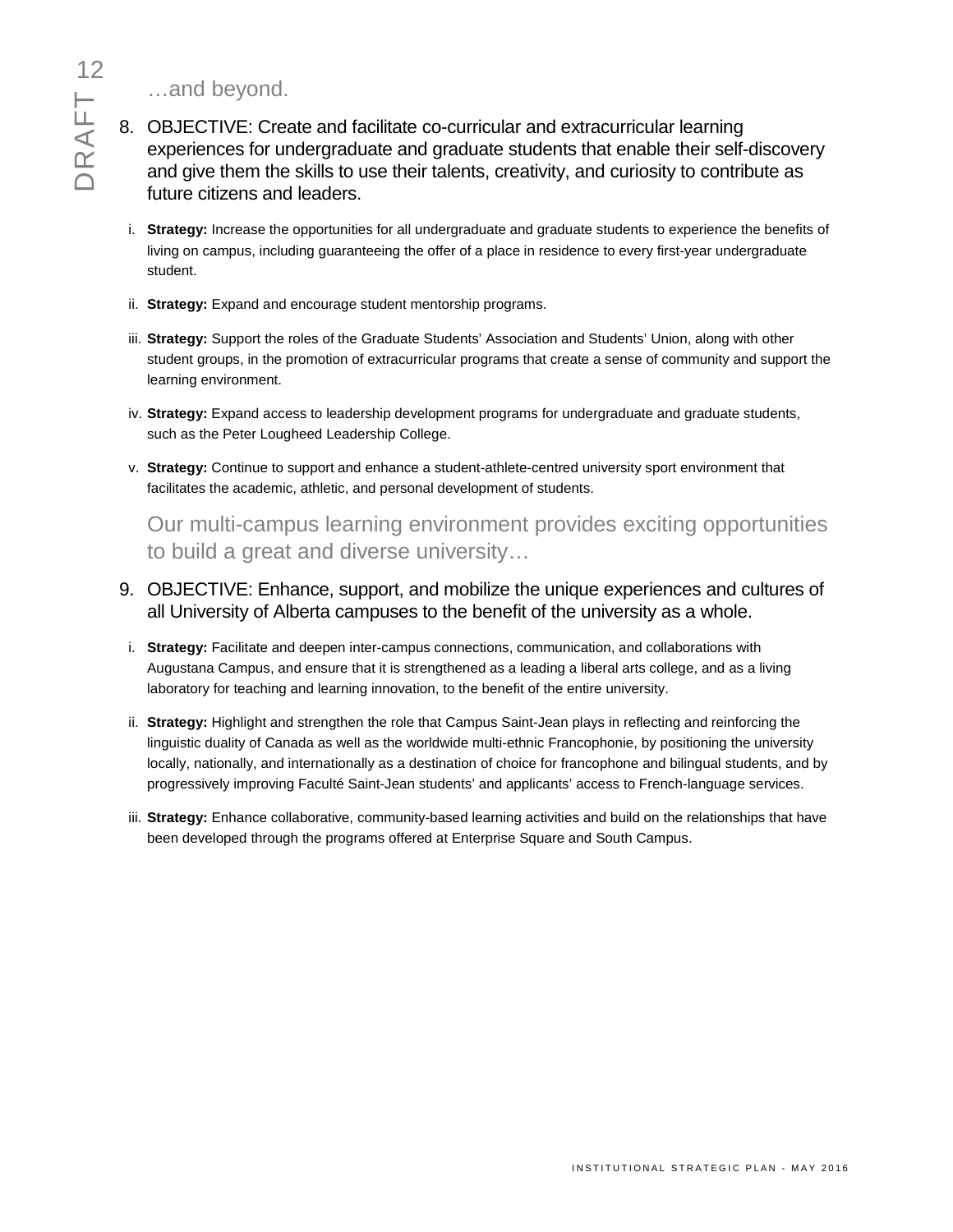# DRAFT 3

- …opening doors to a lifetime of learning experiences.
- 10.OBJECTIVE: Expand access to and engagement in the University of Alberta for learners engaging in continuing and professional education programs, experiences, and lifelong learning activities.
- i. **Strategy:** Develop continuing and professional education programs that connect the knowledge-mobilization activities of the university's faculty members to the needs of diverse learner communities.
- ii. **Strategy:** Create a wide range of opportunities, both in person and virtual, for broad, learning-centred programs for alumni and other communities of learners engaging in continuing and professional education.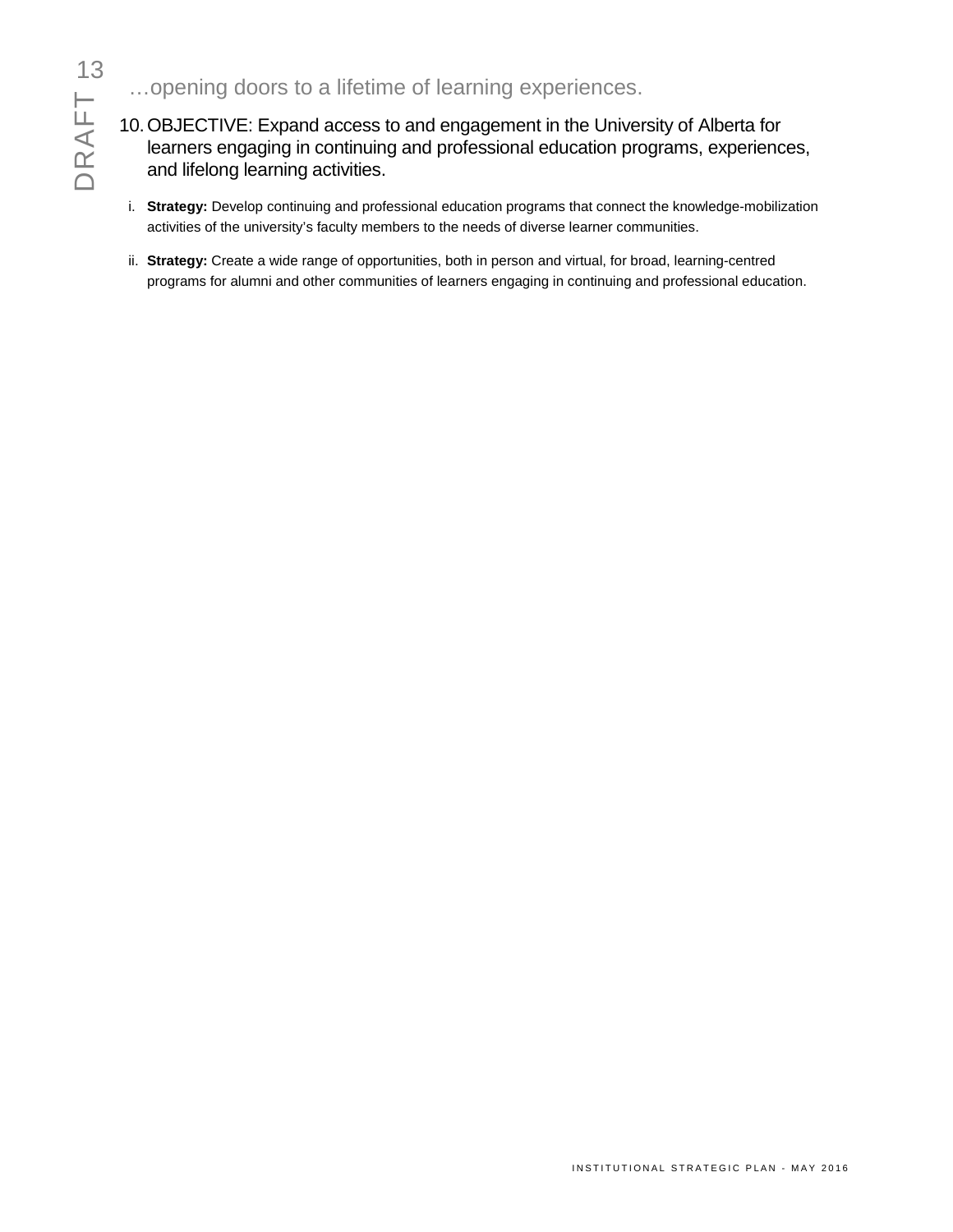At the University of Alberta, excellence is both a goal and an attitude. We aspire to achieve the first and to inspire the latter. Motivated to excel, University of Alberta students, faculty, post-doctoral fellows, and staff have received many academic awards and distinctions over the history of the university, including 71 Rhodes Scholarships, 15 Banting Post-doctoral Fellowships, 41 3M National Teaching Fellowships, and three Governor General Awards for Literature. Many in our community are members of the Order of Canada (60), fellows of the Royal Society of Canada (138), members of the Alberta Order of Excellence (20), and winners of the Queen Elizabeth II Diamond Jubilee Medal (11)—honours that recognize not only outstanding research achievement, but also exceptional service and contribution to society. Researchers across the university consistently attract more than \$450 million in external research funding each year. When we excel as researchers, we create knowledge that translates into social, technical, and artistic innovations, new enterprises and community organizations, life-saving medical treatments and procedures, critically needed environmental protections, and more. When we excel as researchers, teachers, and students, we empower a culture that values curiosity, critical thinking, diversity, hard work, and ambition—all vital to advancing knowledge and inciting change for the public good. When we excel on the global stage, we connect Alberta and Canada to the world.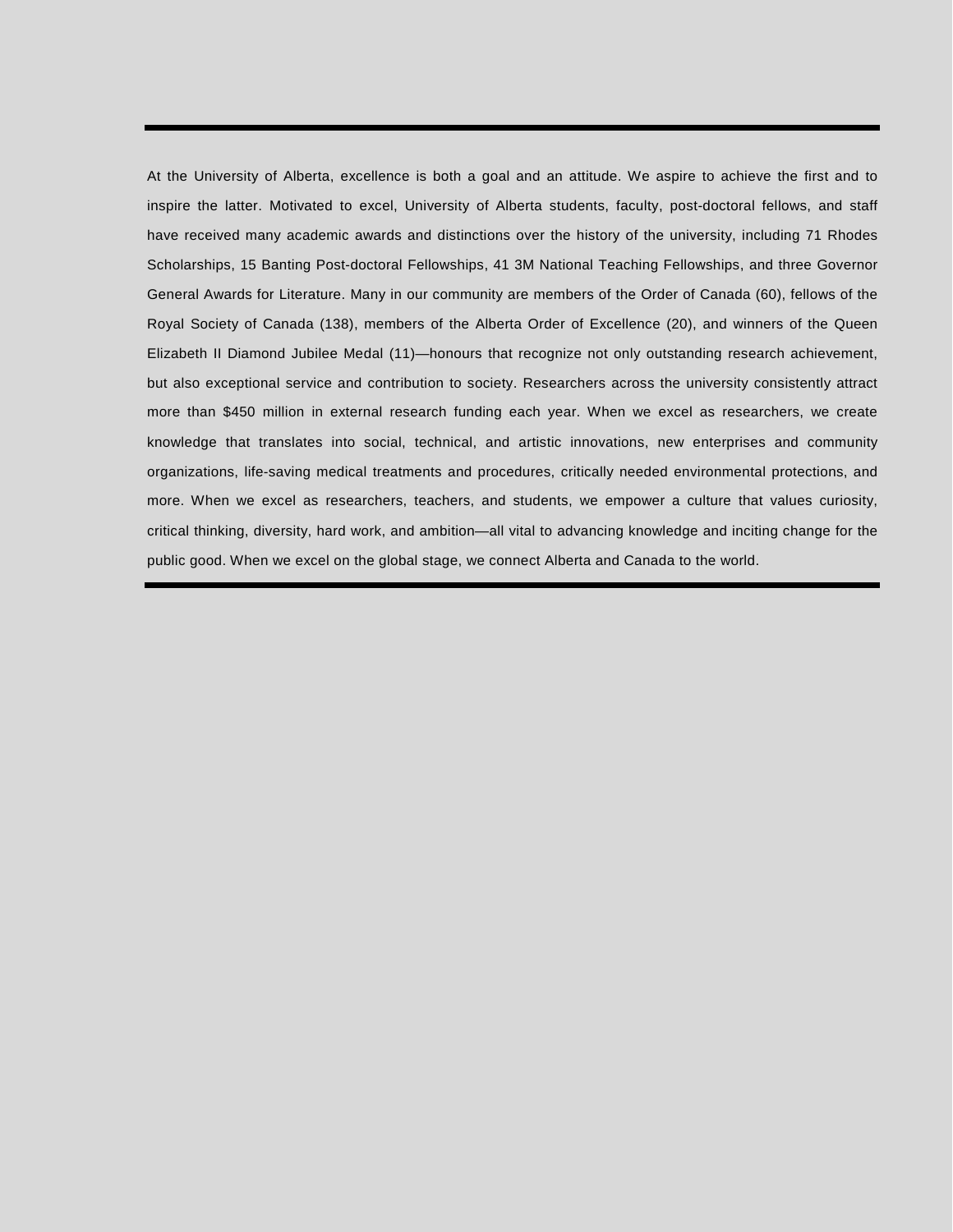# **EXCEL**

# **GOAL:** Excel as individuals, and together, sustain a culture that fosters and champions distinction and distinctiveness in teaching, learning, research, and service.

To excel and achieve our full potential as an institution and as individuals, the University of Alberta will sustain a learning and research culture that inspires, supports, and champions high professional standards and outstanding achievements in basic and applied research and scholarship, creative activity, administration, and governance. We will ensure that learning experiences at our university are of the highest quality, based on a practice of continuous improvement and innovation in teaching. From our broad-based strength as a comprehensive, research-intensive public university, we will highlight current and emerging areas of global distinction and leadership by building a portfolio of signature areas that distinguish us from among our peer institutions and exemplify the University of Alberta's capacity to engage in big questions and global challenges.

The foundation of our university is our breadth of inquiry…

- 11.OBJECTIVE: Advance the University of Alberta's reputation for research excellence by pursuing fundamental and original questions and ideas, pushing the frontiers of knowledge, inspiring creative experimentation, driving innovation, and advancing society.
- i. **Strategy:** Encourage and champion achievements in a broad base of fundamental and applied research, scholarship, and creative activities.
- ii. **Strategy:** Support a culture of creativity, innovation and entrepreneurship among students, faculty, and staff where contributions to all sectors of society are rewarded, valued, and celebrated.
- iii. **Strategy:** Nurture, enable, and reward public intellectuals.
- iv. **Strategy:** Support and enhance translational initiatives that include TEC Edmonton and eHub, among others.
- v. **Strategy:** Advance the University of Alberta's reputation for excellence in research through a coordinated recognition, awards, and honours program.

…from which we will build areas of distinction.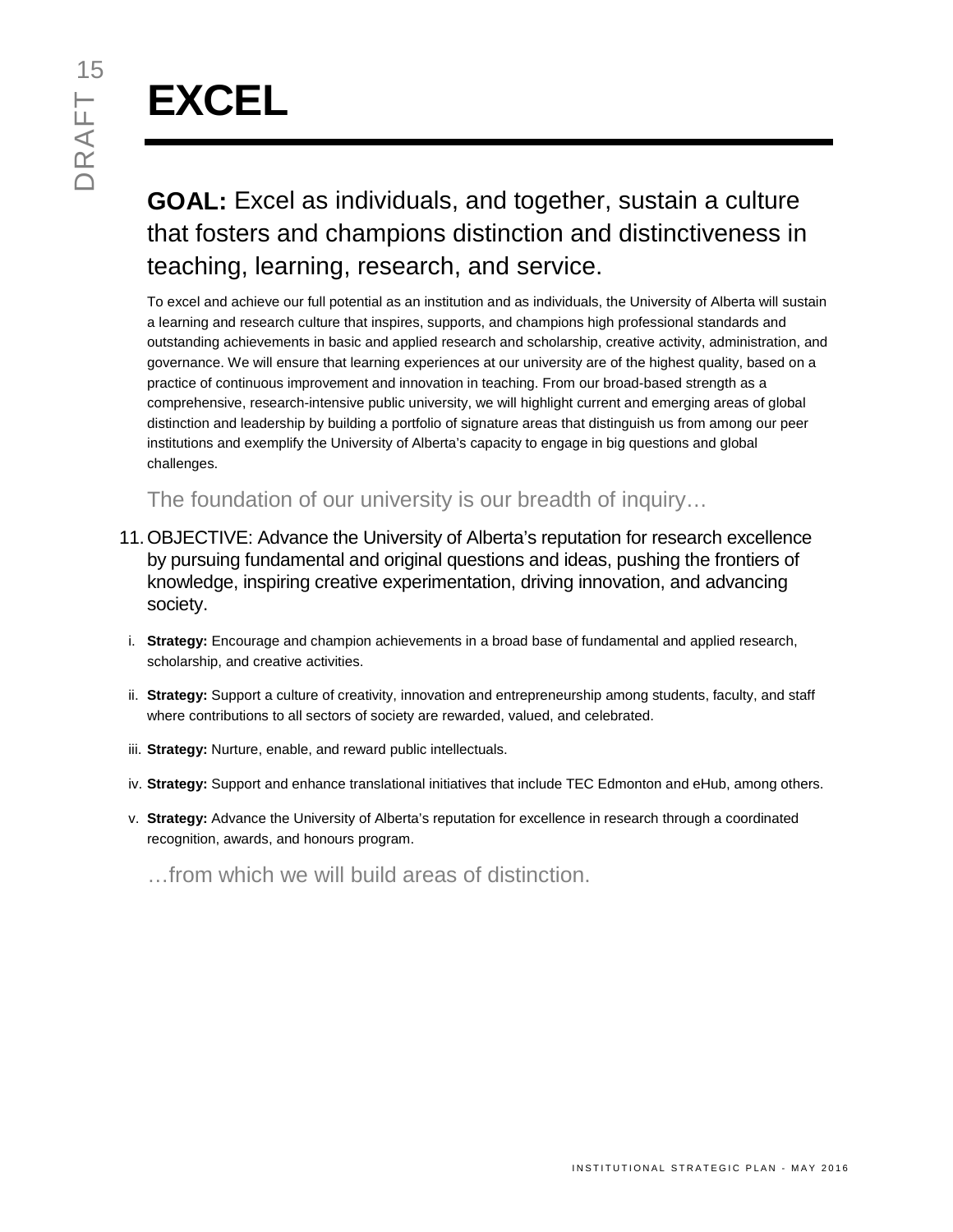16<br>12. OBJECTIVE: Build a portfolio of signature research and teaching areas where the<br>University of Alberta is or will be recognized as a global leader.<br>i. Strategy: Identify and support established and emerging areas of University of Alberta is or will be recognized as a global leader.

- i. **Strategy:** Identify and support established and emerging areas of research and teaching distinction and distinctiveness, using the following criteria:
- national and international stature for excellence, relevance, and impact
- critical mass—opportunity for broad, interdisciplinary engagement
- grassroots leadership, participation, and support from within our university community
- stakeholder partnerships
- research partners (international, community, government, industry)
- capacity to shape and align with federal and provincial research funding priorities
- student demand
- physical and operational capacity
- geographic or situational relevance
- ii. **Strategy:** Leverage provincial, national, and international funding programs and partnership opportunities that support the activities, impact, influence, and reach of signature areas.
- iii. **Strategy:** Encourage and facilitate knowledge and technology transfer to ensure that society can realize the benefits of intellectual capital arising from research and creative endeavours.
- iv. **Strategy:** Develop processes for identifying both emerging and declining areas of distinction and global leadership to sustain the vibrancy of the university's portfolio of signature areas.

Within a supportive, creative culture, we will foster excellence in research…

### 13.OBJECTIVE: Enable University of Alberta researchers to succeed and excel.

- i. **Strategy:** Expand services and supports for researchers at all career stages (undergraduate and graduate students, post-doctoral fellows, and faculty), including the development of research mentorships and Grant Assist programs.
- ii. **Strategy:** Maintain and pursue partnerships across the global academy to expand research and funding opportunities for our researchers and thus increase their capacity for success.
- iii. **Strategy:** Pursue strategies to increase the success of graduate students and post-doctoral fellows in national grant, scholarship, and award programs.
- iv. **Strategy:** Secure and sustain funding for the continuous evolution and operation of research facilities and resources (e.g., libraries, labs, Research Services Office, museums and collections, performance spaces, fine arts facilities, and U of A Press) to meet the changing needs of our broad-based research community.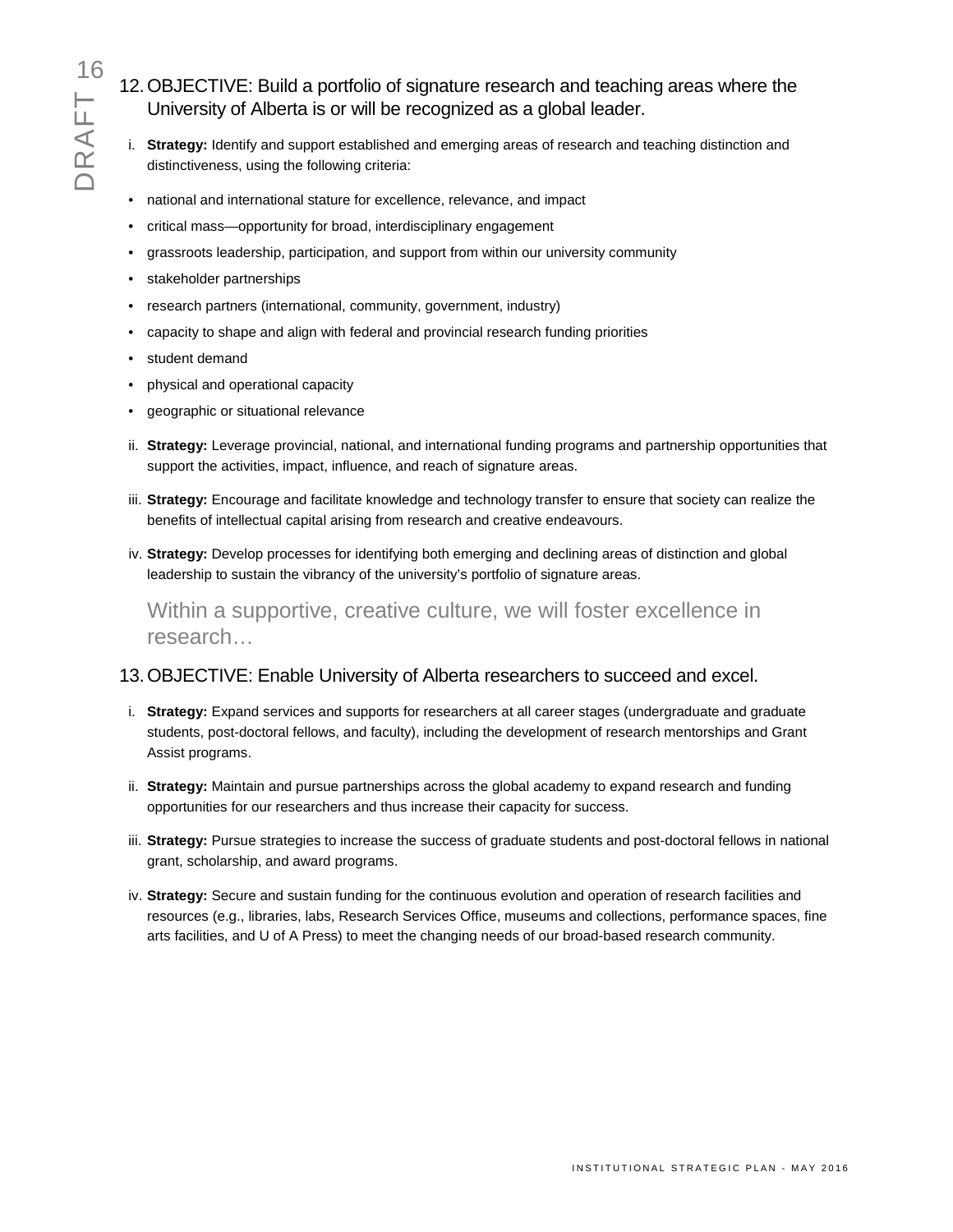- v. **Strategy:** Participate fully in matching programs and maintain and pursue memberships in relevant funding organizations to expand and leverage funding opportunities for the university and to increase our researchers' reach, influence, and impact.
- vi. **Strategy:** Seek and attract an exceptional cohort of post-doctoral fellows and support their participation in and contribution to the university's research environment.

…and teaching…

### 14.OBJECTIVE: Inspire, model, and support excellence in teaching and learning.

- i. **Strategy:** Foster, encourage, and support innovation and experimentation in curriculum development, teaching, and learning at the individual, unit, and institutional levels.
- ii. **Strategy:** Adopt a set of core graduate attributes, skills, and competencies at both the undergraduate and graduate level; develop strategies for implementing them in specific disciplines and programs; and monitor graduate outcomes to ensure continuous improvement.
- iii. **Strategy:** Provide robust supports, tools, and training to develop and assess teaching quality, using qualitative and quantitative criteria that are fair, equitable, and meaningful across disciplines.
- iv. **Strategy:** Create and support an institutional strategy that enables excellence in the design, deployment, and assessment of digital learning technologies.
- v. **Strategy:** Develop and implement programs and processes to assure high quality, collegial graduate student and post-doctoral fellow supervision and mentorship.

…through professional development.

- 15.OBJECTIVE: Foster a culture of excellence by enriching learning and professional development opportunities for staff, faculty, and post-doctoral fellows.
- i. **Strategy:** Expand access to professional development programs and learning opportunities for staff, faculty, and post-doctoral fellows.
- ii. **Strategy:** Establish mentorship programs at the institutional, faculty, and unit levels to nurture and support staff, faculty, and post-doctoral fellows throughout their professional careers.
- iii. **Strategy:** Support continued development of and participation in leadership programs for staff, faculty, and post-doctoral fellows.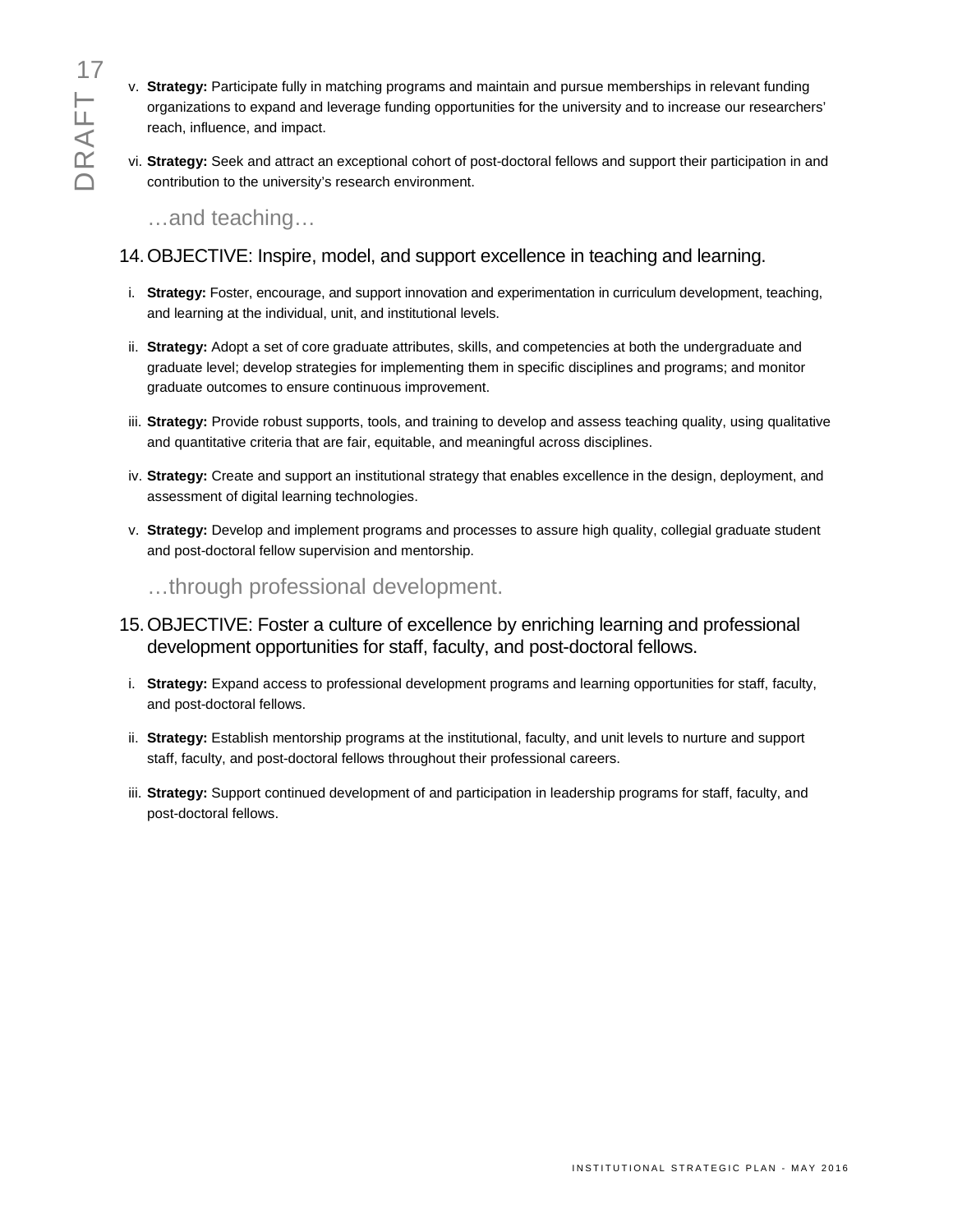From the earliest years when professors and staff travelled to rural communities to lecture on Shakespeare, agricultural practices, and more, the University of Alberta has been deeply embedded in communities both near and far. In 1908, founding president Henry Marshall Tory reminded Albertans that "the modern state university has sprung from a demand on the part of the people themselves" and promised "that knowledge shall not alone be the concern of scholars. The uplifting of the whole people shall be its final goal." He challenged future generations not to forget this ultimate goal. It has not been forgotten. We continue to seek mutually beneficial, reciprocal connections and collaborations with partners throughout the global academy, as well as with local, rural, and Indigenous communities. We work with industry, business, and government to find solutions to shared problems. We engage with diverse partners to conduct and translate learning and research into evidence-based public policy, improved industrial practices, changed attitudes, and healthier, more compassionate communities. We sit at the centre of the province's Campus Alberta and Edmonton's City of Learners, working with our postsecondary partners to provide Albertans with multiple integrated pathways to achieve their educational goals and aspirations. We build multi-level, cross-sectoral national and international partnerships with high-ranking universities and institutions across Canada and the world. Through these efforts and more, we reaffirm Tory's founding promise, and continue to grow as an university that endeavours to create and disseminate knowledge and scholarship for the benefit and uplifting of the whole people.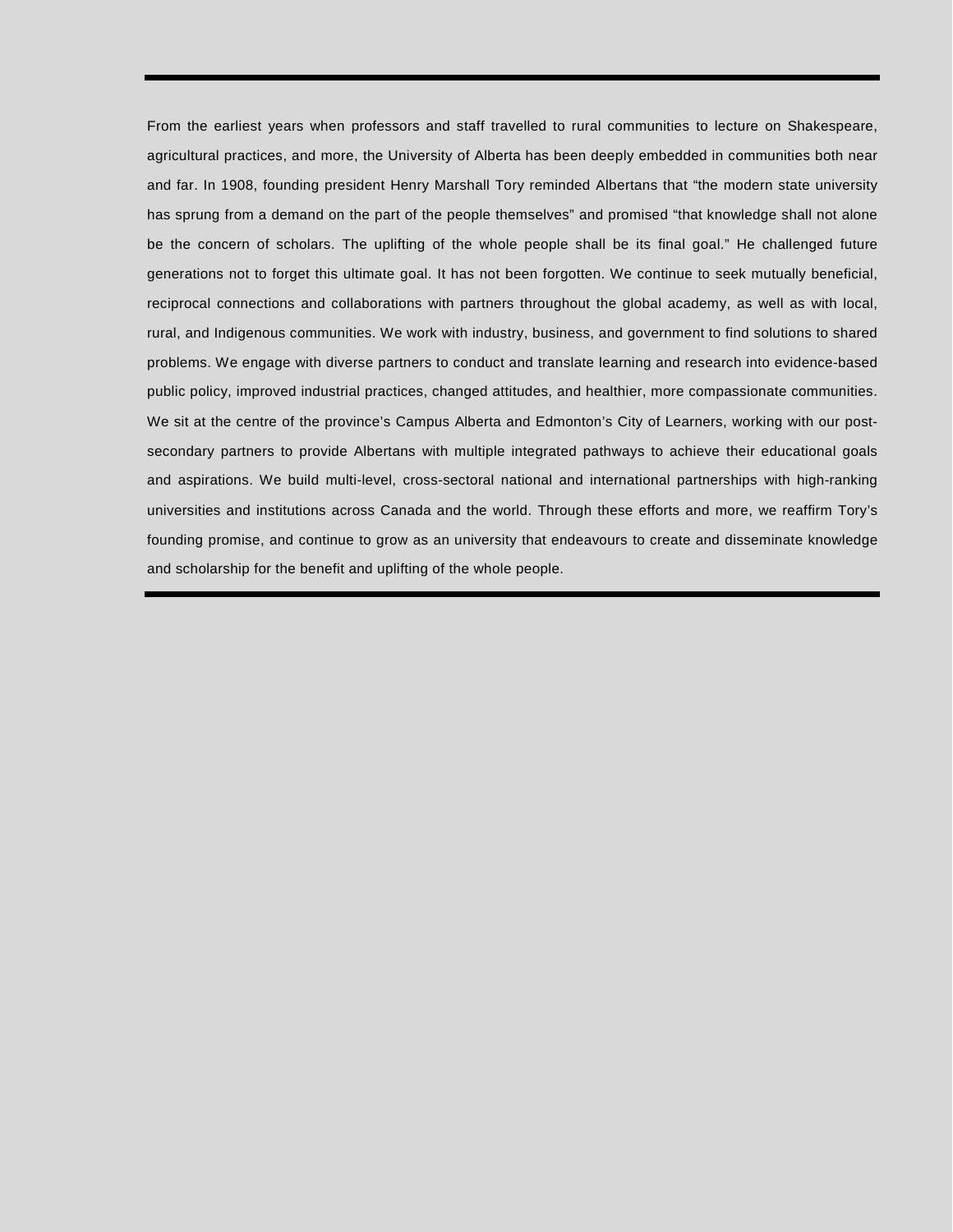# **ENGAGE**

**GOAL:** Engage communities across our campuses, city and region, province, nation, and the world to create reciprocal, mutually beneficial learning experiences, research projects, partnerships, and collaborations.

To serve the public well, the University of Alberta will excel at listening, connecting, and collaborating with key partners across all sectors of society. We will strive to be relevant as well as excellent and actively disseminate what we learn and discover for the benefit of the public good. We will engage across disciplines, campuses, faculties, and units to create interdisciplinary learning experiences for our students that prepare them to face the complex nature of today's challenges and workplaces. We will continue to build and deepen mutually beneficial and reciprocal partnerships with local, provincial, national, and international communities, agencies, industries, businesses, and organizations. In doing so, we will expand and sustain the University of Alberta's leadership in major national and international initiatives and networks that increase our reach and influence as one of Canada's leading research universities.

Our ability to contribute to society will flow in large measure from our ability to connect with our communities…

- 16.OBJECTIVE: Enhance, increase, and sustain reciprocal, mutually beneficial community relations, community engagement, and community-engaged research and scholarship that will extend the reach, effectiveness, benefit, and value of our university-community connections.
- i. **Strategy:** Identify and embrace opportunities to build, strengthen, and extend the University of Alberta's connections to and engagement with external stakeholders, including the general public, neighbouring communities, ethnic and cultural communities, and other communities of practice.
- ii. **Strategy:** Develop an integrated institutional strategy for fostering and rewarding community-engaged research and evaluation that is intentionally collaborative from research question design through to knowledge mobilization.
- iii. **Strategy:** Engage with government, community, industry, business, and the post-secondary sector to address shared local, provincial, national, and global challenges.
- iv. **Strategy:** Continue to build mutually beneficial, authentic relationships with alumni and donors.
- v. **Strategy:** Welcome increased community access, participation, and engagement at all University of Alberta sites, such as our downtown campus at Enterprise Square and our sports facilities at South Campus.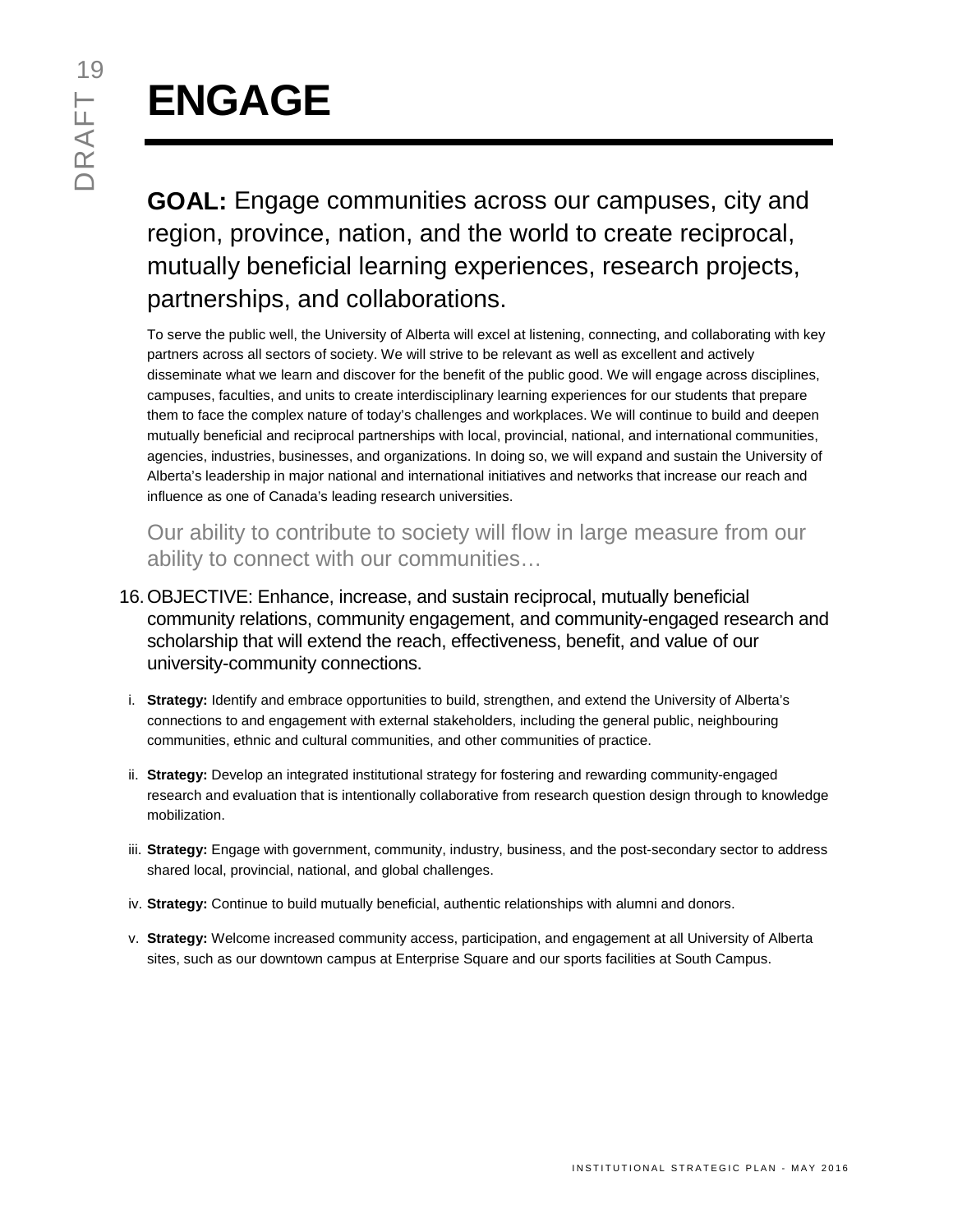## …and to build interdisciplinary connections…

### 17.OBJECTIVE: Facilitate, build, and support interdisciplinary, cross-faculty, and crossunit engagement and collaboration.

- i. **Strategy:** Identify and remove systemic barriers to interdisciplinarity, and where necessary, expand or create policies, resources, infrastructure, and strategies to encourage and reward academic and administrative partnerships and collaborations.
- ii. **Strategy:** Incent the development of interdisciplinary and cross-faculty graduate and undergraduate teaching and learning initiatives, including programs, courses, and embedded certificates.
- iii. **Strategy:** Develop mechanisms for identifying research expertise at the institution for more effective cultivation of emerging research opportunities and funding programs, particularly those requiring interdisciplinary research teams.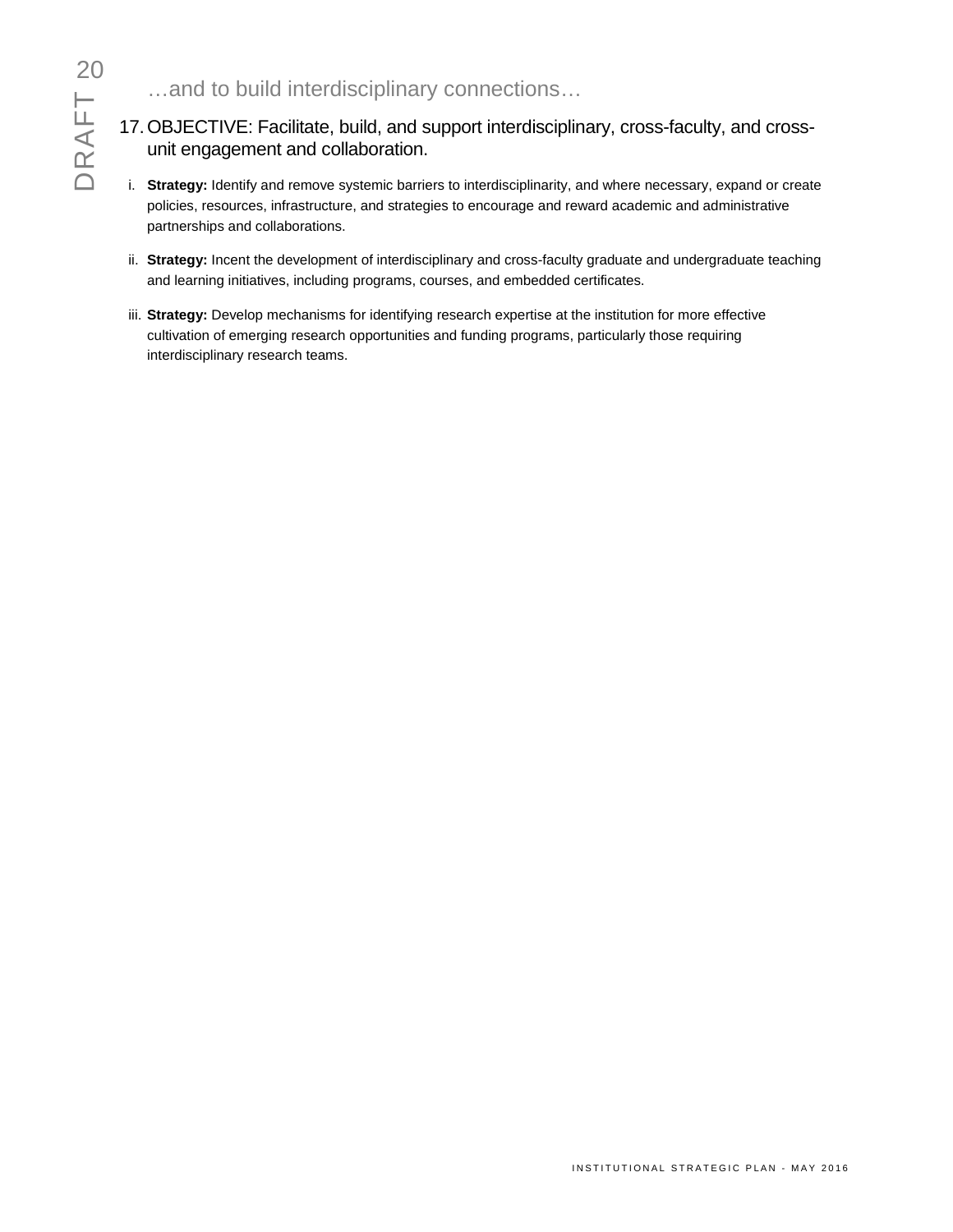…that support institutional partnerships locally, nationally, and internationally.

- 18.OBJECTIVE: Seek, build, strengthen, and sustain partnerships with local, national, or international research agencies, governments, government ministries and agencies, universities, Indigenous communities, libraries, not-for-profits, industry, business, and community organizations.
	- i. **Strategy:** Provide leadership in Alberta's post-secondary sector and support integration, collaboration, and partnership across the province's six-sector model to the benefit of all Albertans.
	- ii. **Strategy:** Participate and provide leadership in municipal, provincial, national, and international consortia, networks, and programs.
	- iii. **Strategy:** Encourage municipal, provincial, national, and international collaborations, partnerships, and MOUs at the institutional, faculty, department, unit, and individual levels.
	- iv. **Strategy:** Seek, enhance, and support partnerships with industry, including small and medium enterprises.
	- v. **Strategy:** Work closely with key provincial partners and government agencies, including members of Campus Alberta, Alberta Health Services, Alberta Innovates, The Alberta Library, NEOS, etc., to undertake mutually beneficial research, and where possible, co-ordinate, streamline, and deliver shared systems, services, and processes to the benefit of all Albertans.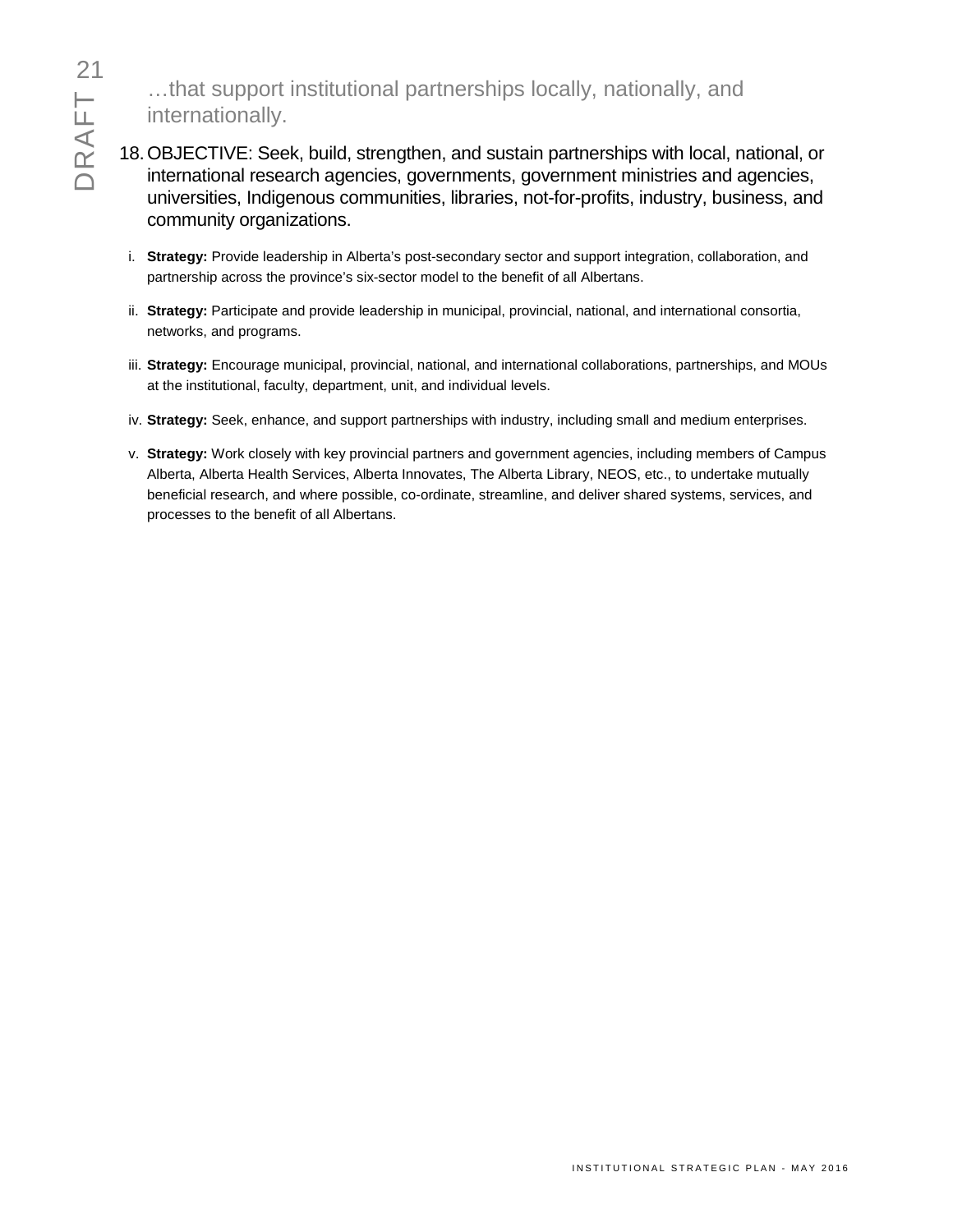As a proud public university, the University of Alberta not only serves the people of our province and our country, but also receives their steadfast support. We earn that support and trust because of the quality of our work and the benefits we bring to all Albertans and Canadians as a leading global institution founded on more than a century of excellence in teaching, learning, research, and service. We maintain that support and trust because we take seriously our responsibility to steward and sustain public investments in our people, operations, infrastructure, and systems. One of Canada's Greenest Employers since 2009, we strive to model sustainability as an integral part of university life, recognizing that the health and well-being of our people are tied to the health and well-being of our environment, economy, and social systems. The University of Alberta is a recognized leader in environmental sustainability and energy management in practice as well as in teaching and research. We promote a culture of continuous improvement in administration and governance, and ensure that our resources are used and sustained effectively to ensure the long-term vibrancy of our institution. We do this to the benefit of Campus Alberta as a whole: we share critical research infrastructure, provide systems and services to smaller institutions, facilitate student mobility, and build partnerships across the province to ensure that all Albertans have access to their provincial university and the benefits we offer.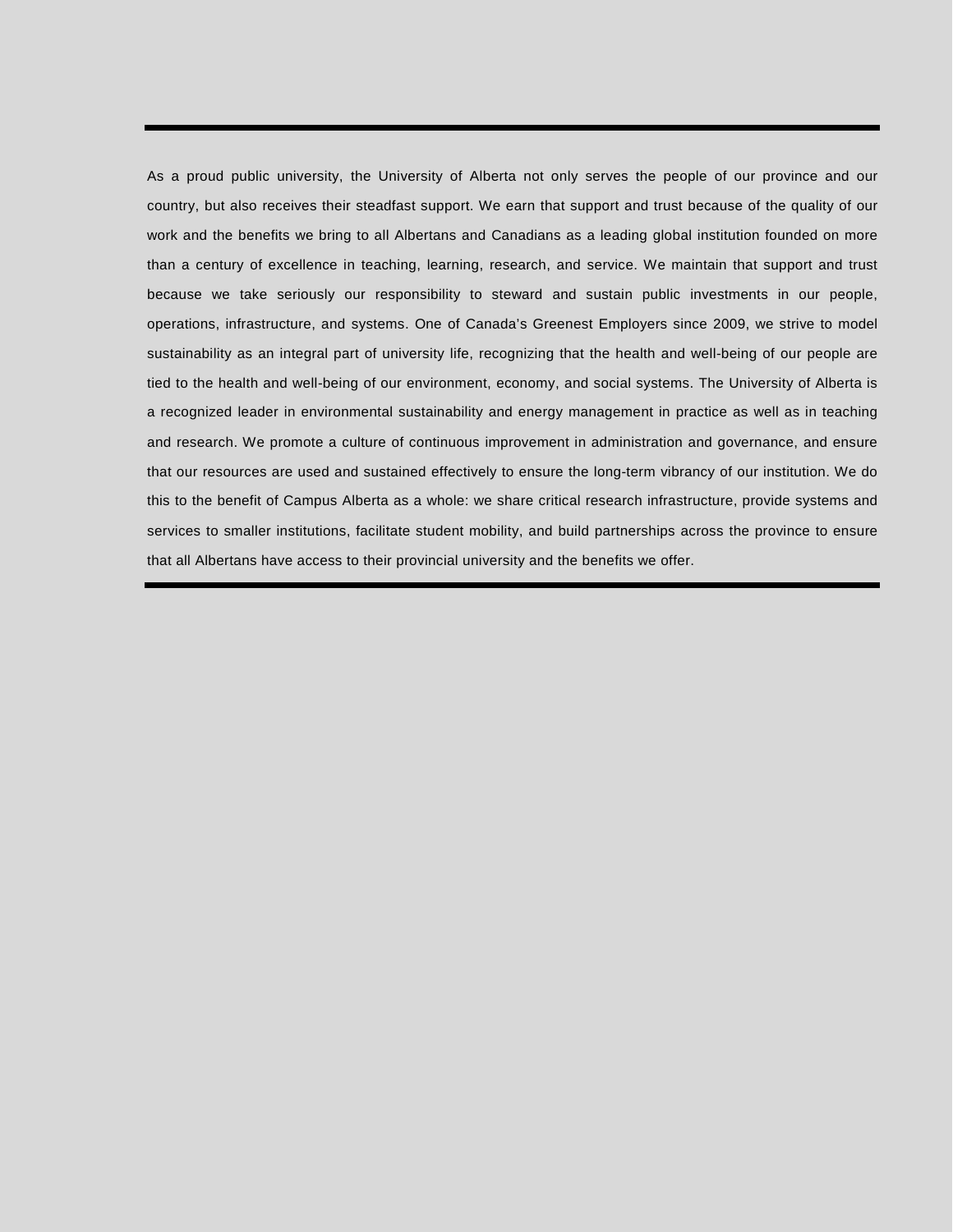# **SUSTAIN**

# **GOAL:** Sustain our people, our work, and the environment by attracting and stewarding the resources we need to deliver excellence to the benefit of all Albertans.

To achieve our strategic goals, the University of Alberta will attract and steward the resources we need to excel and deliver our core teaching and research mission at the high standard expected by all Albertans. We will build on our capacities for securing new sources of operating, capital, research, and philanthropic funding. We will continue to model and advance teaching and learning in the area of environmental sustainability on our campuses and in our work. We must sustain our people by promoting health, wellness, and safety as a defining feature of the University of Alberta's learning and working experience, and by maintaining and enhancing the university's essential teaching, learning, and research infrastructure. Continuous improvement and cross-unit engagement and co-operation will define our approach to governance and administration to ensure that our systems, policies, and procedures facilitate the achievement of our shared goals.

Our success as an institution will be determined by our support for our people…

- 19.OBJECTIVE: Prioritize and sustain student, faculty, and staff health, wellness, and safety by delivering proactive, relevant, responsive, and accessible services and initiatives.
- i. **Strategy:** Develop an integrated, institution-wide health and wellness strategy, which increases the reach and effectiveness of existing health and wellness resources, programs, and services, and promotes resilience and work-life balance.
- ii. **Strategy:** Bolster resources for and increase access to mental health programs that provide support to students, faculty, and staff.
- iii. **Strategy:** Endorse a strong culture of safety awareness, knowledge, planning, and practice to ensure the safety of students, employees, and visitors to our campuses.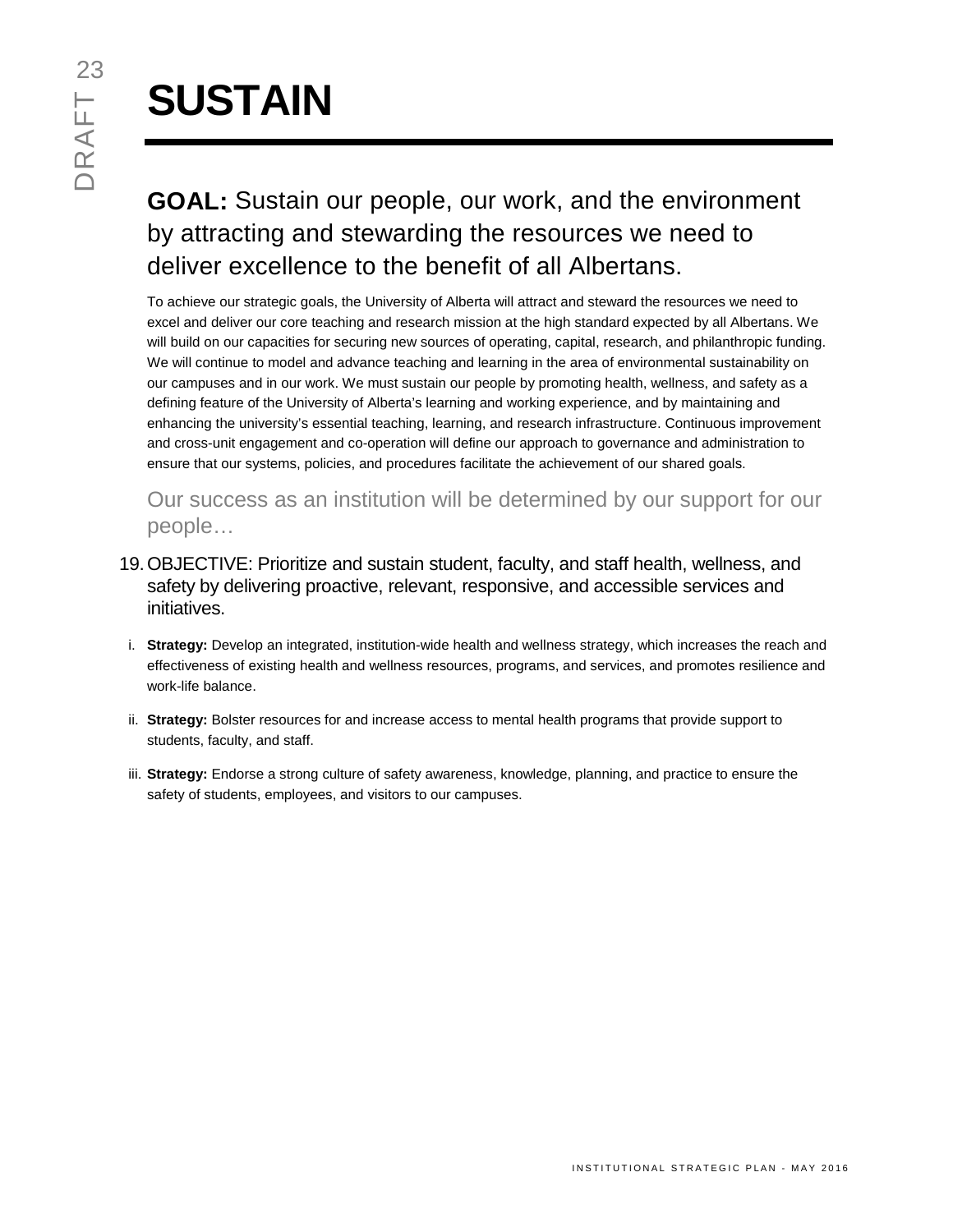- 20.OBJECTIVE: Continue to build and support an integrated approach to social, economic, and environmental sustainability that incorporates teaching and learning, research, outreach, capacity building, and the operations that support them.
- i. **Strategy:** Integrate sustainability into teaching, learning, research, and outreach in ways that foster critical, interdisciplinary, long-term systemic thinking on sustainability.
- ii. **Strategy:** Embed social, economic, and environmental sustainability into the development and care of the university's natural and built environments.
- iii. **Strategy:** Enhance awareness of, and engagement with, the university's environmental sustainability features, practices, and resources across University of Alberta campuses and external communities.

Our commitment extends to administration and governance…

- 21.OBJECTIVE: Encourage continuous improvement in administrative, governance, planning and stewardship systems, procedures, and policies that enable students, faculty, staff, and the institution as a whole to achieve shared strategic goals.
- i. **Strategy:** Encourage transparency and improve communication across the university through clear consultation and decision-making processes, substantive and timely communication of information, and access to shared, reliable institutional data.
- ii. **Strategy:** Ensure that individual and institutional annual review processes align with and support key institutional strategic goals.
- iii. **Strategy:** Consolidate unit review and strategic planning processes, and where possible, align with accreditation processes, to ensure efficient assessment practices.
- iv. **Strategy:** Facilitate easy access to and use of university services and systems; reduce duplication and complexity; and encourage cross-institutional administrative and operational collaboration.
- v. **Strategy:** Develop a set of equitable, meaningful, and relevant measures to monitor our progress toward strategic goals and develop the tools required to report on them.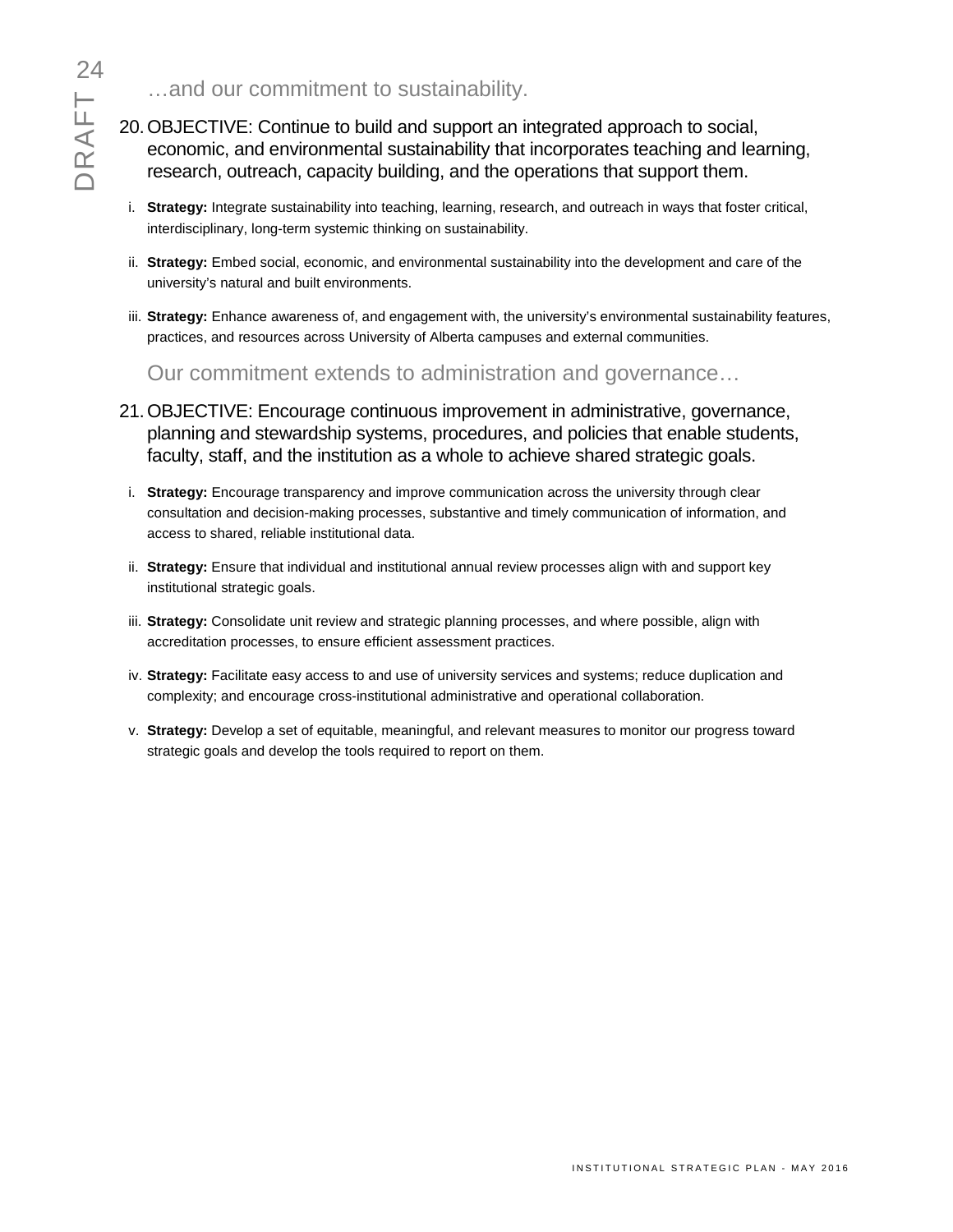…financial resources….

- 22.OBJECTIVE: Secure and steward financial resources to sustain, enhance, promote, and facilitate the university's core mission and strategic goals.
- i. **Strategy:** Seek and secure resources needed to achieve and support our strategic goals.
- ii. **Strategy:** Ensure a sustainable budget model to preserve and enhance our core mission and reputation for excellence in teaching, learning, research, and community engagement.
- iii. **Strategy:** Ensure responsible and accountable stewardship of the university's resources and demonstrate to government, donors, alumni, and community members the efficient and careful use of public and donor funds.

### …and infrastructure.

- 23.OBJECTIVE: Ensure that the University of Alberta's campuses, facilities, utility, and information technology infrastructure can continue to meet the needs and strategic goals of the university.
- i. **Strategy:** Secure and sustain funding to plan, operate, expand, renew, and optimize the use of campus infrastructure to meet evolving teaching and research priorities.
- ii. **Strategy:** Build, operate, and maintain undergraduate and graduate student housing to support our students' academic success and sense of belonging to the university community.
- iii. **Strategy:** Provide effective IT solutions and enhancements that enable secure and reliable delivery of highquality programs and services.
- iv. **Strategy:** Engage and strategically partner with stakeholders to explore and develop joint-use projects.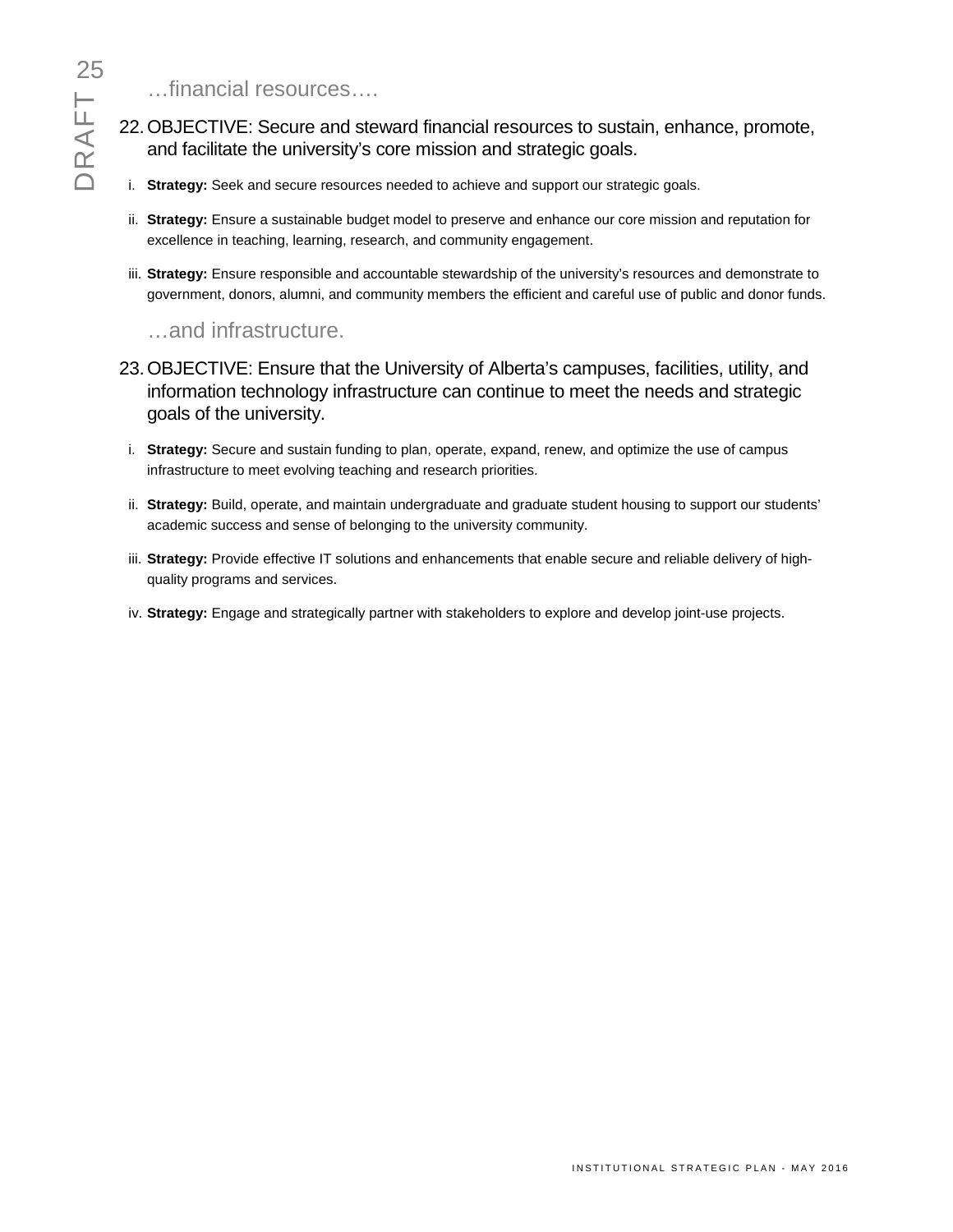The University of Alberta, one of this province's oldest public institutions, anchors Alberta's integrated, diverse postsecondary education sector. We stand among Canada's premier research-intensive, medical-doctoral universities. Our international ranking confirms our placement with the finest public universities in the world. As our mission states, the University of Alberta gives a national and international voice to innovation in our province, taking a lead role in placing Canada at the global forefront.

Leadership, we know, requires action and purpose. Leadership demands that we build on our existing foundational strengths; experience and disseminate the power of transformative ideas and opportunities; excel in all that we do; engage across disciplines, communities, and sectors; and sustain the vibrancy of our multi-campus communities.

As a community, we have developed a long-term, multi-layered plan. Some of the goals, objectives and strategies envisioned here can be implemented immediately; others will unfold over the course of the next decade. We will regularly measure our progress and anticipate the need for an in-depth review in year five.

At the highest level, "For the Public Good" is meant to empower and enable each member of the University of Alberta to build, experience, excel, engage, and sustain. The successful implementation of the plan will depend on all of us, individually and collectively, taking action.

Together, we will propel this great institution—the University of Alberta—to a place of unprecedented leadership, and in common cause, we will build a better province, a better Canada, and a better world.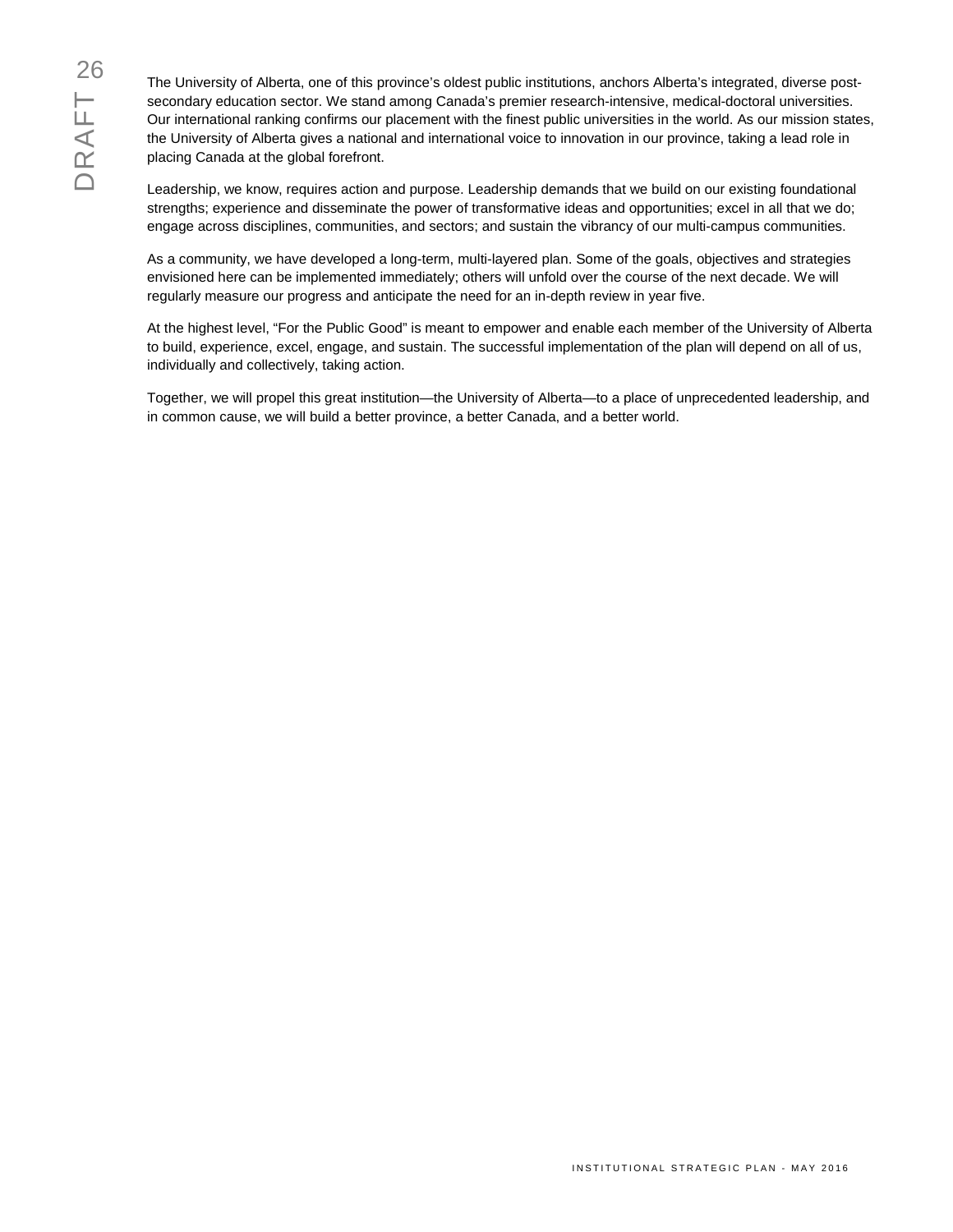# DRAFT<sub>N</sub>

### INSTITUTIONAL STRATEGIC PLANNING ADVISORY COMMITTEE

David Turpin (Co-Chair) Steven Dew (Co-Chair) Lorne Babiuk (Vice-Chair) Tim Caulfield Walter Dixon Joseph Doucet Leanne Garon Lars Hallstrom Tammy Hopper Jacqueline Leighton Mackenzie Martin Mary Persson Fahim Rahman Ann Revill Jeremy Richards Christie Schultz Arya Sharma Kisha Supernant Kimberly TallBear Jane Traynor Helen Vallianatos Sheena Wilson Project leads: Anne Bailey Amy Dambrowitz

Project support: Bobbi Schiestel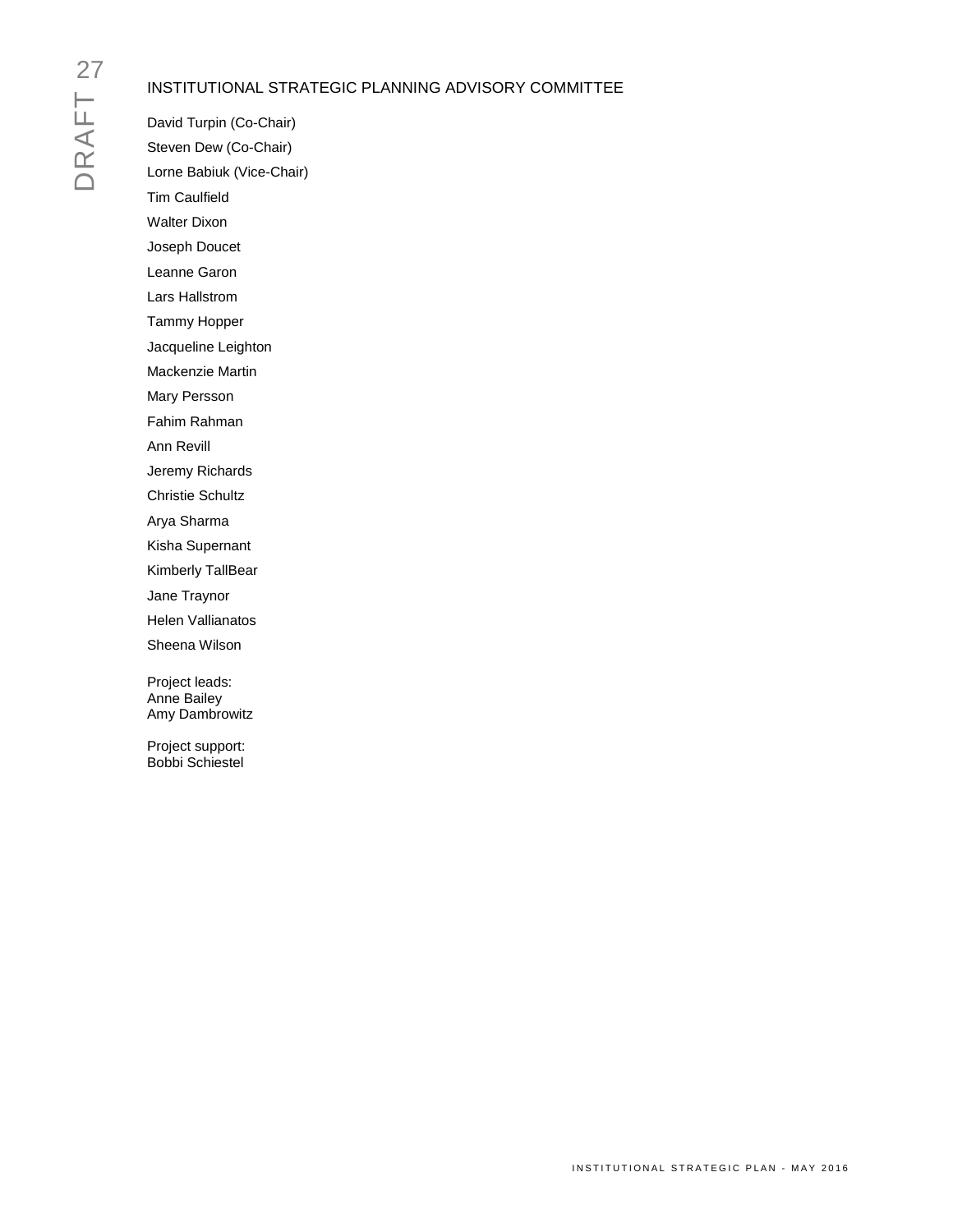

# UAB.CA/STRATEGIC-PLAN | ENGAGE@UALBERTA.CA